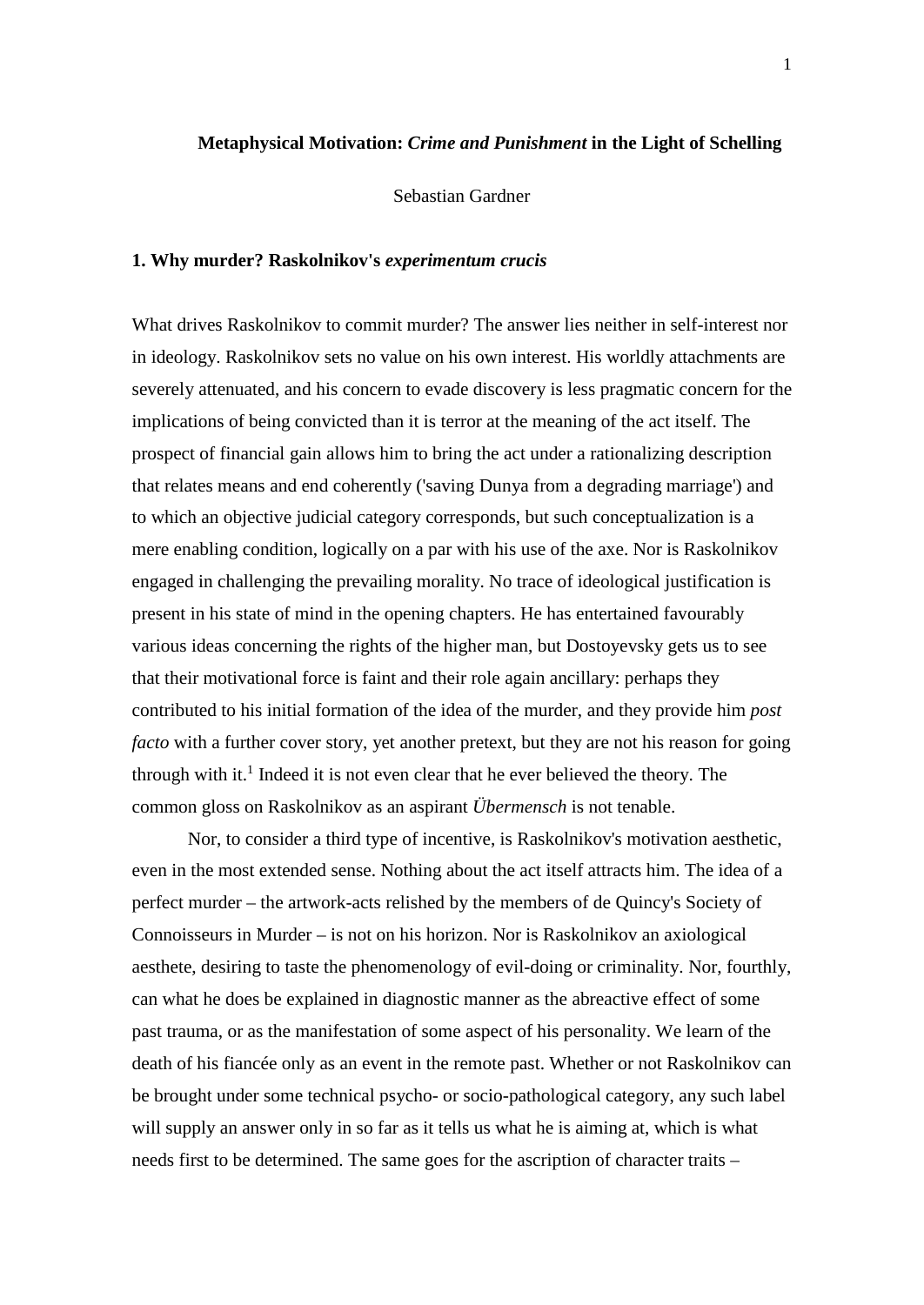vanity, arrogance, self-absorption, contemptuousness, maliciousness are all pinned on him – to Raskolnikov.

In Part V, Chapter 4, in his self-explanation to Sonya, Raskolnikov works his way through all of the substantive possibilities, and of what he says, which is a great deal, the only accounts of his motive that have the faintest ring of truth are the briefest and simplest – and also the emptiest, most cryptic and perplexing – encapsulations: 'I only wanted to dare, Sonya, that was the only reason!'; 'I longed to kill without casuistry, to kill for my own benefit, and for that alone!'; 'I simply murdered; I murdered for myself'; 'it was not money that I needed, Sonya, when I killed; it was not money, so much as something else'; 'something else was pushing me along'; 'it was only to test myself.<sup>2</sup> Everything points, therefore, to Raskolnikov's ignorance of own motivation at the level at which people are ordinarily considered to know what they are doing. Its nebulous and inchoate quality being so pronounced, we might wonder if there is any truth of the matter. The possibility that Raskolnikov's motivation is ultimately indeterminate, or determinate but wholly unknowable, cannot be ruled out, but it is not the conclusion Dostoyevsky is asking his readers to draw: *Crime and Punishment* is, as it is often said, a novel of suspense in which, fundamentally, we seek disclosure of the motivation and meaning of the act with which it begins; the police investigation and everything else that belongs to its plot compose a framework for highlighting and exploring this mystery.

If Raskolnikov is motivated at all and in any sense – which he must be, for he is not the medium of an external agent, any more than his act is a random happening – then (we have a right to suppose) some awareness of what he wants to get out of committing murder, however non-conscious and inarticulate, must be present within him. The fact that his motivation is positively nebulous – he himself is overwhelmed by it – counts against its amounting to nothing but an unfortunate accidental conjunction of partial factors of the various different types described above. That Dostoyevsky wants us to feel the weight of its imponderability – suggesting motives only in order to reveal their adequacy – not only licences us to interpret Raskolnikov beyond the bounds of what is explicit in the text, it demands that we do so. We need to adopt, therefore, a perspective on Raskolnikov's motivation that goes beyond his explicit selfunderstanding, and if no obvious answer is available, then we must look to the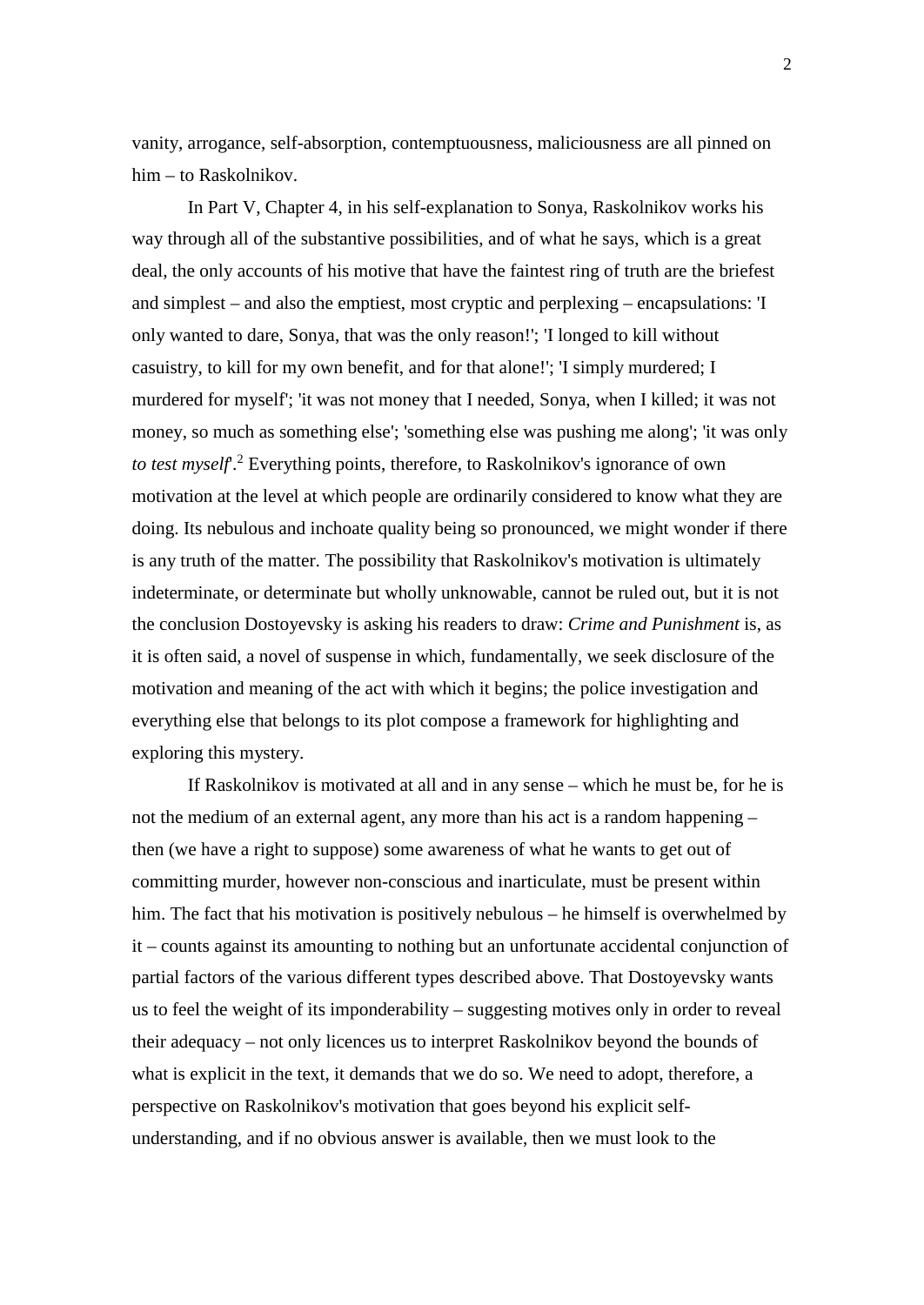unobvious. Let us accordingly repose the original question: What kind of motive could be *both* nebulous and indistinct *and* compelling, perhaps compelling *because* of its indistinctness and nebulousness?

If Raskolnikov is motivated, then he has an aim, and if he has an aim, then its attainment must have value in his eyes. Clearly he is not aiming directly at moral goodness, for he does not judge the killing *right*, nor that the death of Alena Ivanovna is itself a *good* or enough of one to make it necessary that she be killed (many other ways were known to him in which he could have made the world a better place). Yet somehow or other he must – for the compelling reasons that Plato's Socrates gives in the *Meno*<sup>3</sup> – set value on what he sets out to do: *some* conception of the Good must govern his actions. If then in committing murder Raskolnikov has the Good in mind, while the act itself and its worldly results are not instances of it, then the act must be a *means* to what is good. But to *what* good could it possibly be a means?

Here is a suggestion: By committing murder Raskolnikov attempts to achieve *knowledge*. This fits with the fact that Raskolnikov does not seem to be targeting any worldly state of affairs. But if this is to make sense, then it needs to be explained what question could be answered by such an act. What hypothesis could murder put to the test?

Manifestly, in order that its acquisition should justify murder, the knowledge sought must be of the highest importance, and it cannot be of an ordinary communicable kind – Raskolnikov already knows that murder is a type of act of which there are real instances – and it would seem furthermore that it carries no special reference to himself. Raskolnikov's sense of his own identity is extremely etiolated. He knows himself to be abnormal, but nothing of a definite, positive kind marks him out in his eyes, and his primary interest is not in figuring out his own psychology. Unlike many protagonists of nineteenth- and twentieth-century fiction, he is not engaged on a journey of personal self-understanding; his indifference to the modern ideal of individual self-realization parallels his stubborn refusal to conform to Luzhin's model of *homo economicus*.

The knowledge at which Raskolnikov aims must therefore concern him not just as *this particular* individual but as an individual in some *universal* respect, making his enquiry a philosophical one. It must also, of course, if it is needed at all costs and anything may be sacrificed for its sake, not be knowledge whose value lies in its being a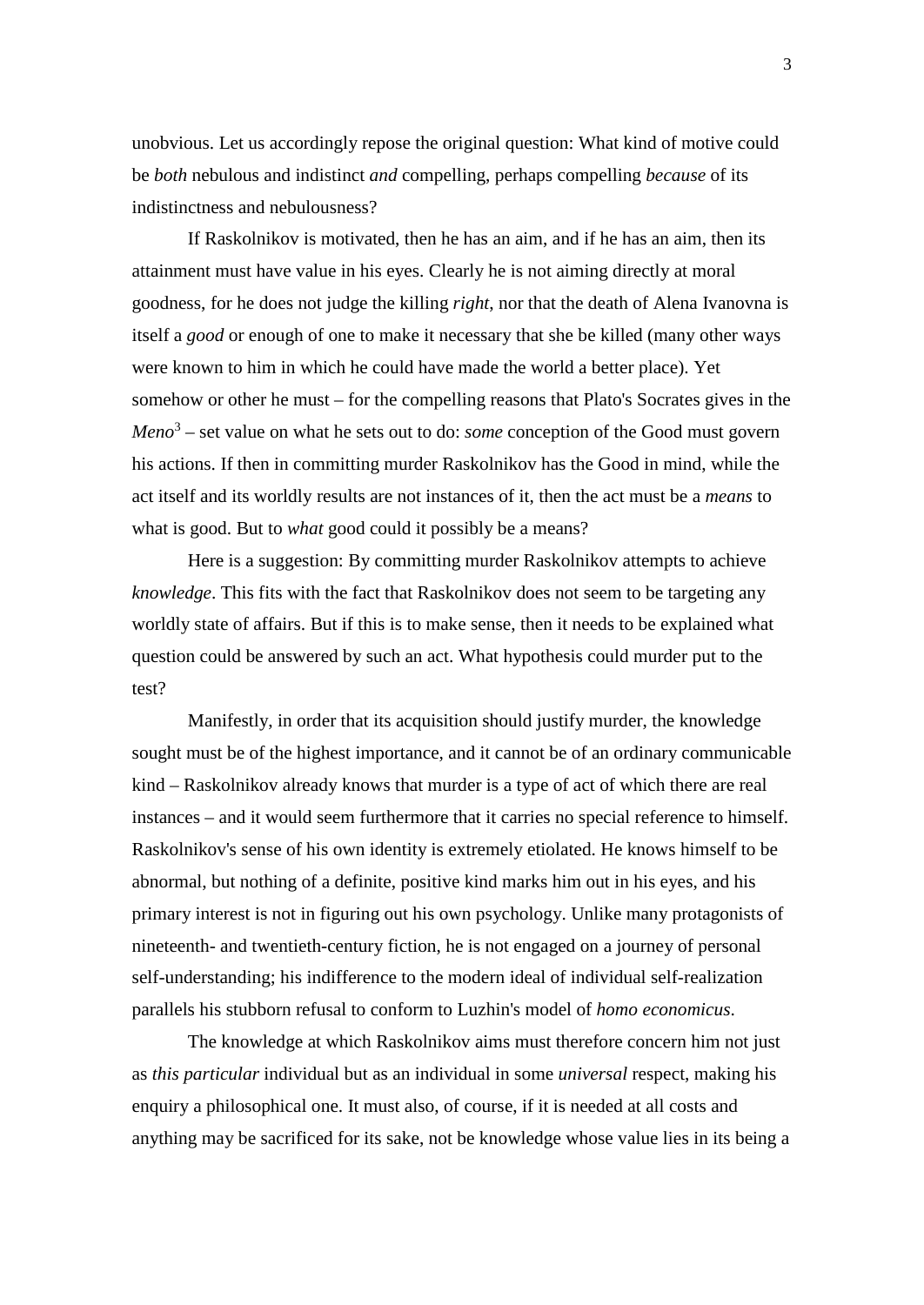means to some further, contingent end: Raskolnikov may not expect murder to yield direct acquaintance with the Form of the Good, but nonetheless it must be knowledge the very having of which counts as good in itself.

Now it is natural to think that the knowledge in question concerns the existence of God, or the reality of morality, or, to the extent that morality may be thought to implicate God's will, both at once. This cannot be far off the mark. But it is not easy to see how committing murder could be thought to give proof of either. Raskolnikov is not in a state of anticipation, waiting to see what happens after the event: he does not anticipate a thunderbolt descending from the heavens, as a child tests the bounds of parental authority. And that the act is morally wrong, and in some plain sense ought not to be done, is not something that he really doubts. Even if the objectivity of moral properties were what puzzled him, actually executing the murder could hardly help to answer the question. Again it is significant that certain things one might have expected to find, are absent from Raskolnikov's reflections: he does not ponder in general terms, in the manner of ethical theory, the question of 'what it is' for something to be right or wrong, good or bad. It is as if somehow (in some way that we have yet to grasp) Raskolnikov has got beyond such 'standard' philosophical questions and struck a deeper, harder level of perplexity. Again, to consider another obvious option: It does not seem that what Raskolnikov needs to know is whether or not he has a conscience. If that were his concern, his question could be answered at greater economy by examining his feelings about the act in prospect, which are in any case entirely clear: the prospect terrifies him, which is why he has to force himself to murder Alena Ivanovna.<sup>4</sup> What absorbs him in the run up is simply whether he is *able* to perform the act that he has proposed to himself.

Here then is a different suggestion, which if correct would explain the necessity of murder: Raskolnikov seeks proof of the reality of human freedom and it is only by giving reality to evil – killing the moneylender – that this proof can be provided. If he *can* perform it, then whatever else ensues, he will have the knowledge he seeks, and it will be of infinite value.

How (on earth) would murder establish the reality of freedom? And, at a more basic level, why would it matter so much to Raskolnikov to know that human beings are free? The second question is much easier to answer, for the notion that freedom in its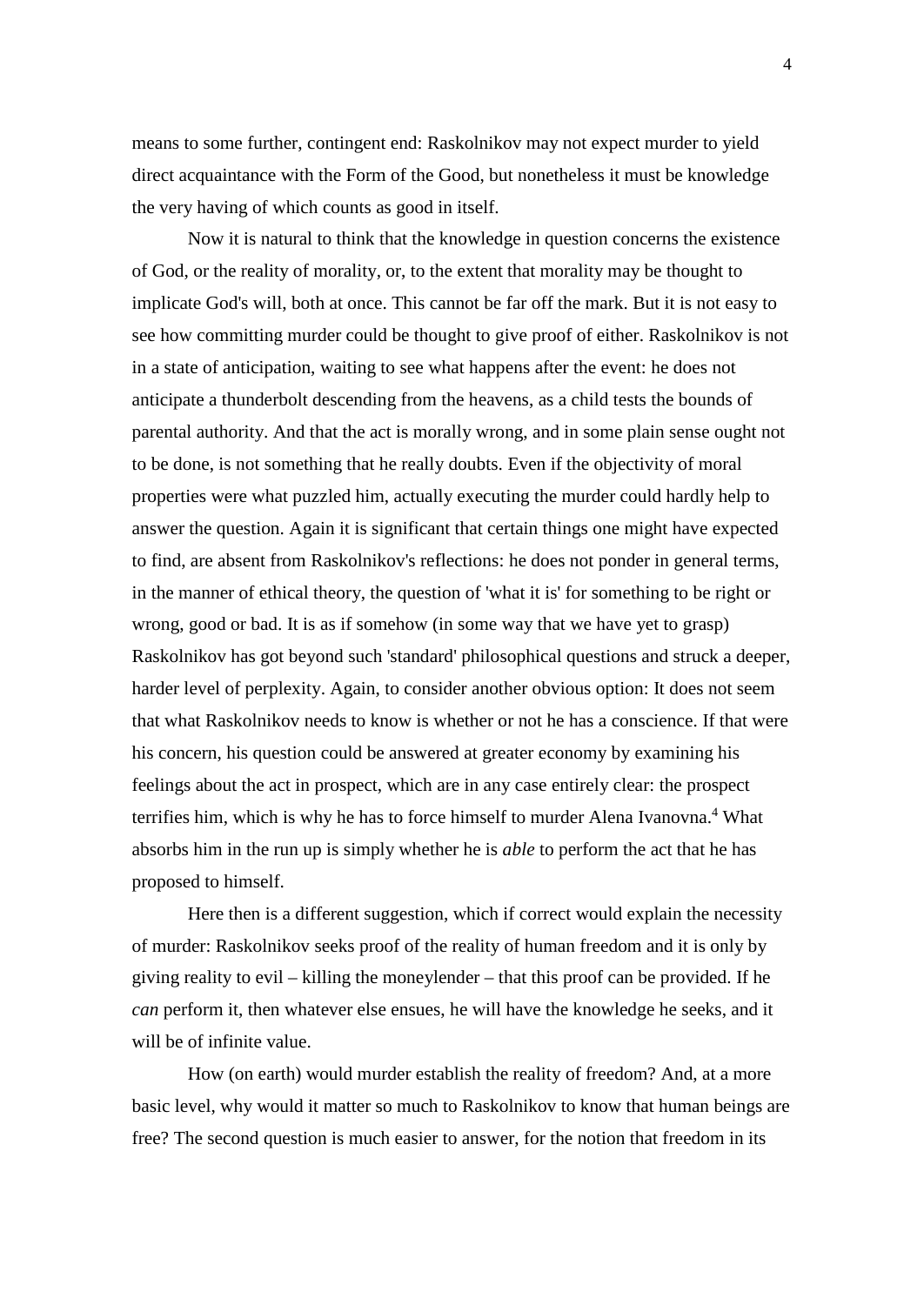negative sense – freedom *qua* absence of necessity, freedom of the will – is a *sine qua non* of the Good, and that freedom in its positive sense is a condition at which all human beings properly aim, are core elements of both our religious and our secular legacies: unless God gave us free will, we are not candidates for either salvation or damnation; unless the development of modernity makes us free, its demands and disenchantments are pointless. Unless we are free, then we are as good as nothing.<sup>5</sup>

To answer the first and much harder question, I propose that we turn to Schelling's celebrated essay of 1809, *Philosophical Investigations into the Essence of*  Human Freedom, or '*Freiheitsschrift*'.<sup>6</sup> The central claim of this radical work is that, just as human freedom should not be identified with 'free will' in the sense of mere empirical openness – the mere possibility that I could have not gone through such and such a sequence of psychological states, and in consequence not moved my body in such and such ways – no more should it be identified with rational agency, in the Kantian sense of possession of the capacity to act out of reason alone, that is, on the basis of sheer recognition of the rightness of an action. The latter conception of freedom Schelling calls 'merely formal'. In order to be real, Schelling argues, freedom must have weight, must be fixed to a content that *matters*, and this content, whatever it may be, must not *force* us to act but must be *chosen* by us. Real freedom presupposes therefore a choice between intrinsically conflicting *final values*. And because genuine freedom requires that something be *at stake*, the formal conception of freedom defended by Kant, which accords well with secular modernity, is defective. Kant's account entails not that we are free to be good but that we *must* be good, where 'being good' signifies nothing more (if we follow Kant's reasoning) than, trivially, the rational necessity of conformity with reason. If the law of reason is pure necessity and our non-conformity with it is something merely negative – if immorality amounts only to an empty nonsense, the mere infantile silliness of doing for no reason something which there can be no reason to do – then the law of reason may as well, as far as freedom is concerned, be a law of nature, a psychological equivalent of the law of gravity. Just as Socrates' argument in the *Meno* dooms us to always aim at the Good, however hard we apparently try to do otherwise, so too does Kant's analysis deny the possibility of a choice to *not* be good, and without such a choice, freedom disappears and the Good reduces to a formal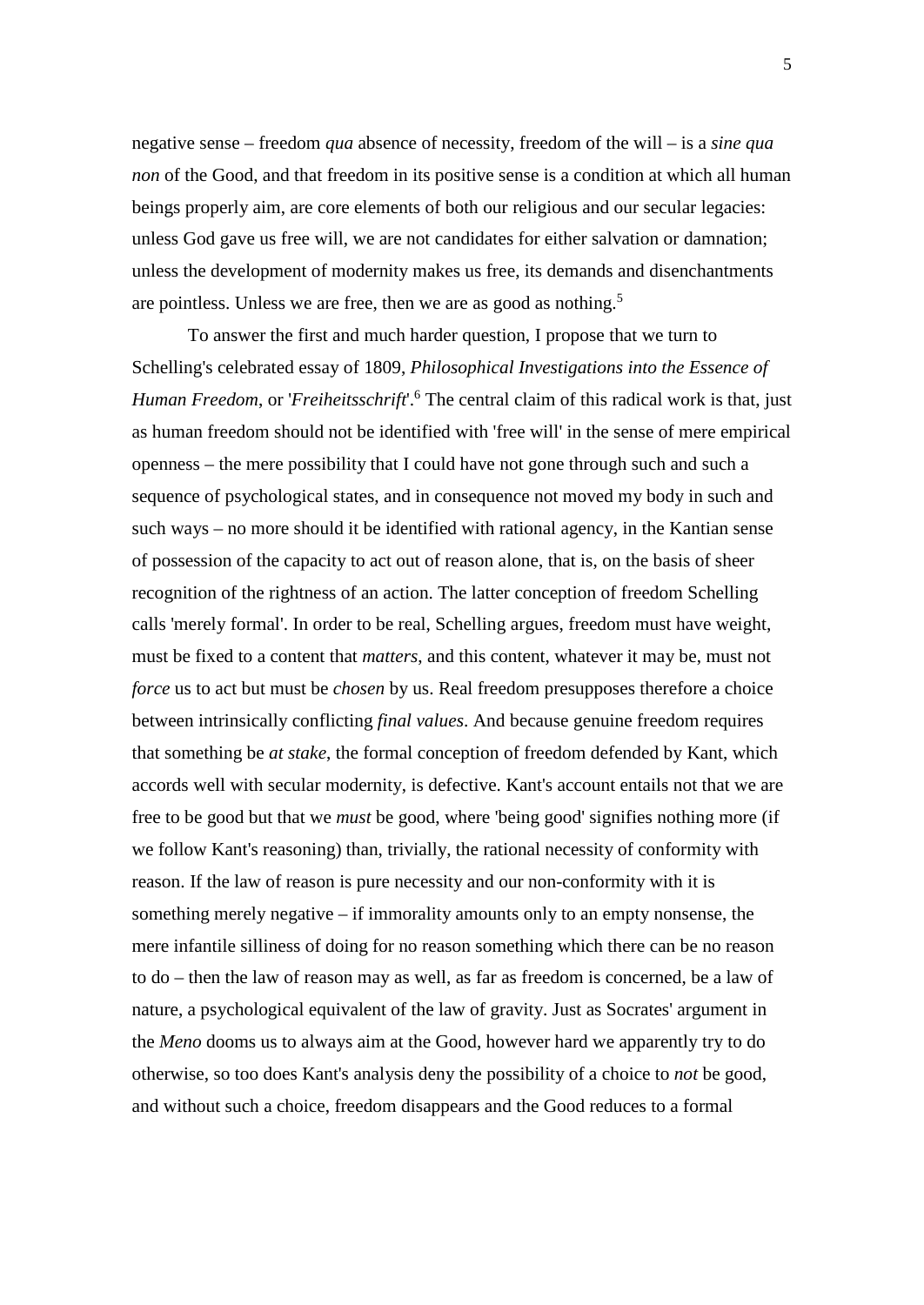structure which we are merely in the grip of, in the way that physical bodies are subject to the mathematically formulable laws of mechanics.

The principal aim of Schelling's essay is to show what metaphysical conditions need to be met in order for real, non-formal freedom to be possible. Schelling's philosophical enquiry does not concern itself with fictional scenarios, but *Crime and Punishment*, I am suggesting, lies directly on the path that it projects, and in its light Raskolnikov begins to make sense. In order for the Good to be real, man must be capable of goodness its own sake, and if it is also true, as we have seen Schelling maintains, that the Good must be chosen *over and against* its opposite, then man must equally be capable of evil. And in order for man to have a real capacity for evil, it must be possible for him to not merely fall short in relation to the Good, rather he must be capable of willing evil for its own sake.

Does, however, this idea – human *devilry*, as it might be called – make sense? Manifestly, it falls foul of the argument of the *Meno*, which, if sound, vindicates Kant. Schelling's contention, I have said, is that the *Meno*-Kant view must be rejected, but even if we are not persuaded by Schelling's argument, it does not follow that his account fails to encapsulate Raskolnikov's actual motivation, for certainly one may aim at something that reflective scrutiny reveals to be conceptually impossible. And if it is true, in the present case and any other, that human striving is governed by conceptions which are ultimately nonsensical, then literary fiction is especially well suited to show this fact, in so far as it can present as actual what we would never take ourselves to encounter in real life; it can reveal fictional dimensions of the ways we live or, put differently, the ways in which we strive to give reality to fictions. Whether or not *Crime and Punishment* is a case in point need not (yet) be decided.

To make clearer the way in which the question of the possibility of a pure evil will can become urgent in the way that I am suggesting it has become for Raskolnikov, and how this question may be regarded as implicating an internal relation of life and fiction, it will help to consider another character from literature, also drawn to evil. Iago is not a stock villain in the manner of Richard III, though on occasion he pretends to be, nor is he consumed, like Edmund or Macbeth or (again) Richard III, by bitter hatred or ambition or vengefulness, though again he toys with those guises. We may reasonably ask if Iago – 'motiveless' evil – is genuinely possible. Some critics have thought not, and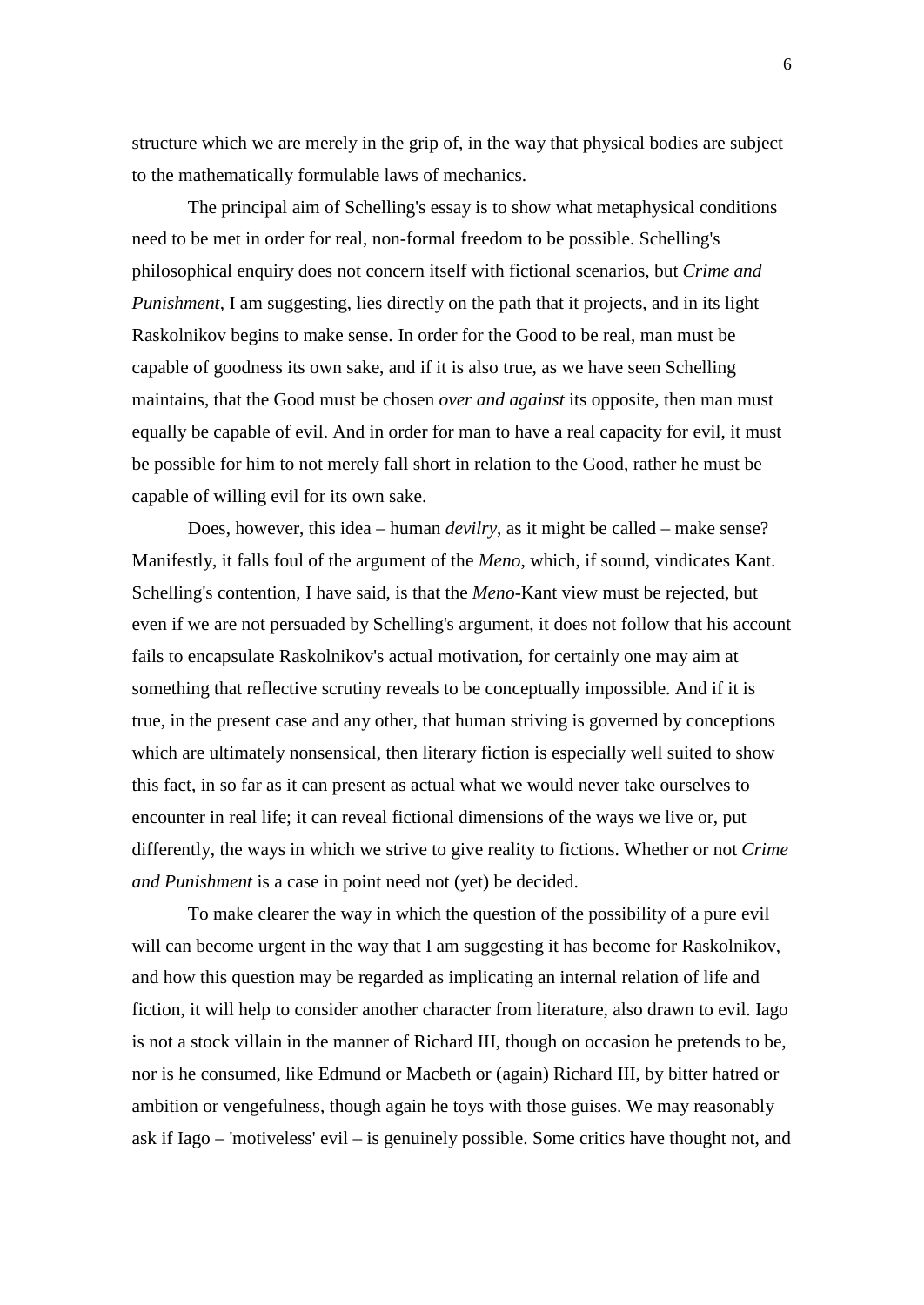interpret him accordingly as a mere plot mechanism, but this is a truncated reading of the play. For one thing, Iago himself raises implicitly the question of his own possibility: he knowingly confabulates the usual banal motives, as if seeking to dismiss the puzzle of his own nature (Othello, he says, may have cuckolded him, and even if those rumours are false, the suspicion alone is reason enough to seek to destroy him). For another thing, and much more importantly: If Iago is a 'mere fiction', not a real human possibility, then so too is the entire tragedy and all that it means to us. We cannot pick and choose: If Iago is a plot device and not a truth, then the same goes for the goodness of Desdemona and Emilia, meaning that all along nothing of real value has been in jeopardy, and that what we took to be tragedy is in fact a farce, consisting merely of an intertwining of conflicting psychological forces. Now Raskolnikov, we may say, is also asking whether Iago is possible, and with high stakes in view, for if he is not, then we can only succeed or fail in achieving goodness as a stone either falls to the ground or encounters an obstacle in its path, in which case the Good and salvation are null. That Iago is a real possibility must therefore be *shown*, which Raskolnikov proposes to do by murdering Alena Ivanovna.

That Raskolnikov's motivation has a metaphysical character explains its enigmatic blankness from the standpoint of ordinary understanding – it eludes familiar distinctions and categories of motive – and why it has for Raskolnikov both the uncomprehended immediacy of instinct and the inexorability of logic. It is unconscious not for the sorts of reasons uncovered in psychoanalysis but on account of the nebulous character of the Idea at its core.<sup>7</sup> It also explains the peculiarly amoral, as opposed to immoral, quality of Raskolnikov's undertaking, and its first-person boundedness. Raskolnikov's question concerns not his own individual good but the possibility of the Good as such. Such a question cannot be answered by pointing to any fact within the world, so the reality of evil cannot be established by mere report. Though not a question about Raskolnikov himself, it arises in and from the perspective of the first person, and since it is not posed in a reflective philosophical form, it cannot be detached from that perspective or referred outside it for its answer. Hence, again, the necessity that it be addressed by Raskolnikov's own action. Raskolnikov's project has the brutal impersonality of philosophical enquiry: his indifference to the personhood of Alena Ivanovna is the consequence of methodological solipsism, not egoism, and in that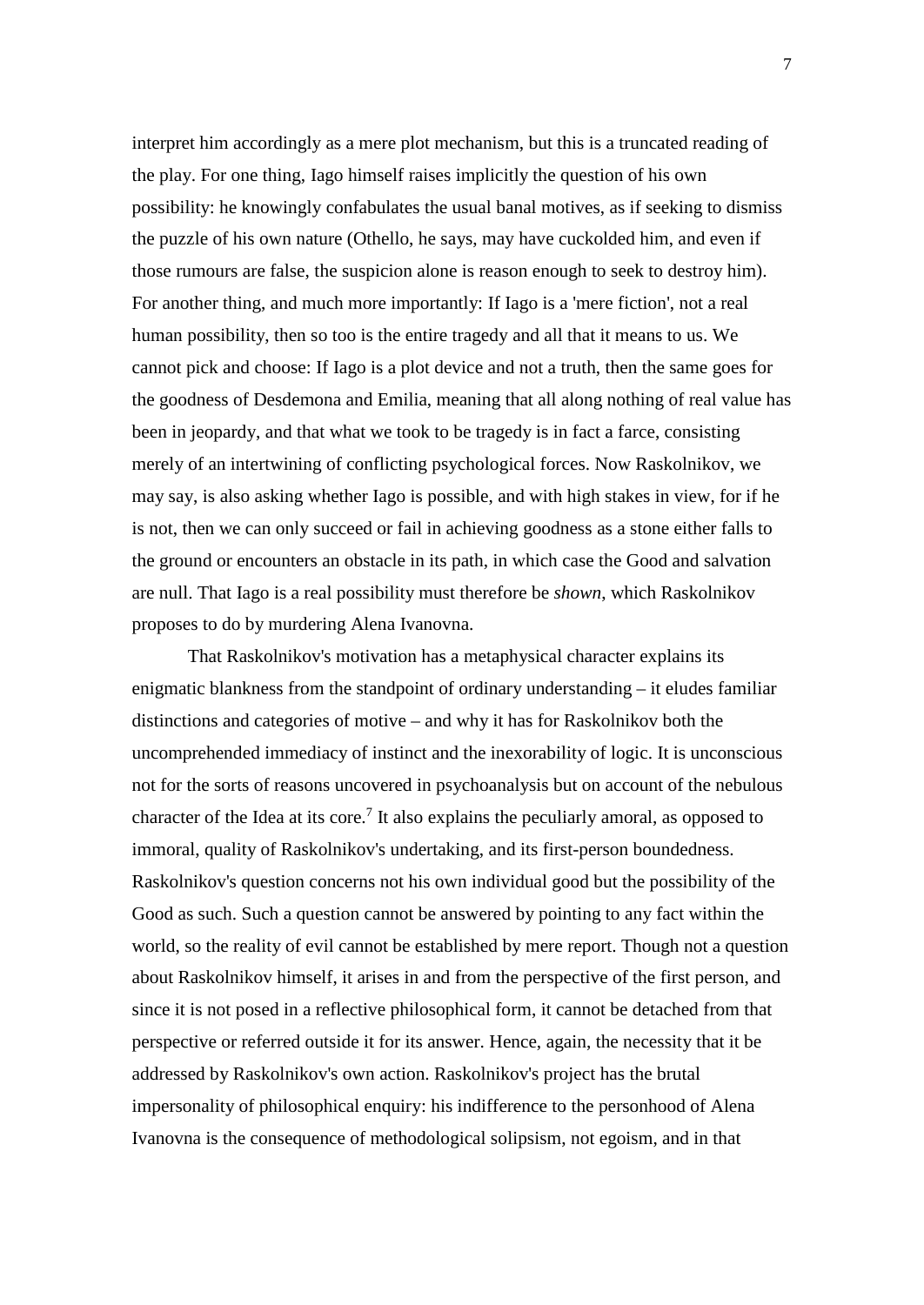strange internal way – by virtue of occupying a position logically prior to morality, the genuine reality of which it aims to establish – cannot be considered, in its own terms, a matter for moral judgement.

# **2. 'Why don't I perform my duties, my dear sir?':<sup>8</sup> Marmeladov's confusions**

The Schellingian interpretation of Raskolnikov is candidly speculative, and thus far I have attempted to support it chiefly by eliminating other candidates, by indicating its coherence with Raskolnikov's state of mind – his indefinite striving to grasp something which eludes ordinary comprehension but on which everything depends – and by suggesting that anything less substantive will fall short. It may now be asked what more specifically in the text of the novel, if anything, positively supports it. The main evidence comes in two forms, one of which comprises nothing less than the first major dramatic scene of the novel.<sup>9</sup> The other I treat in the following section.

On entering the tavern in Book I, Chapter 2, Raskolnikov becomes immediately aware of his affinity with one man present, Titular Councillor Marmeladov, who in turn recognizes Raskolnikov as a likely receptive auditor, and within minutes Marmeladov has begun to deliver to Raskolnikov and all within hearing what he has clearly rehearsed many times in his own head: a summary account of his condition, as if modelled on the kind of official report expected of a civil servant. He is drunk, and his monologue is characteristic of a drunkard, but it is not the drink that is doing the talking. The problem, conceptually speaking, which is also responsible for the grotesque comedy of the scene, is that Marmeladov's 'account' – which is at once a description, an explanation, a moral evaluation, a self-justification, a self-condemnation, an exoneration of his failure as husband and father, an exhortation and plea for forgiveness, an attempt to inspire respect, and an assertion of his dignity – makes absolutely no sense. His 'crime', he says, is poverty, though poverty is no crime; his condition is 'beggary', which is not merely a crime but a 'vice', on account of which he has been expelled, quite justly, from human society; this treatment is 'humiliating', and because it is so he humiliates himself further; his requests for loans are refused because compassion is a sentiment no longer in fashion, indeed it is now 'prohibited by science'; but in truth he is 'a swine', 'an infamous wretch', 'a beast by nature', 'most disgraceful'; his wife refuses him sympathy and treats him unjustly, but when she pulls him by the hair it is 'out of compassion'; he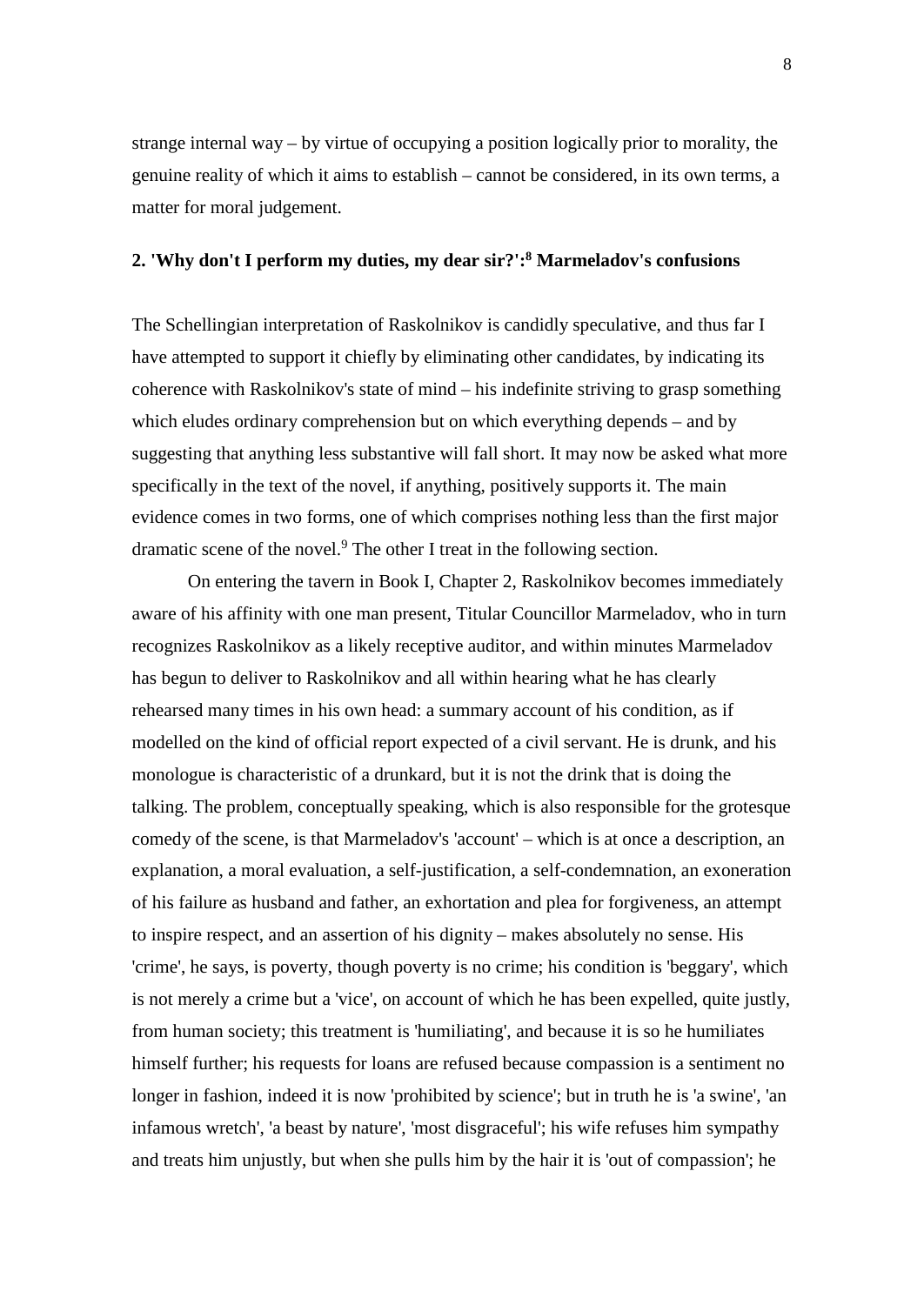was driven back to drink by a reorganization of the civil service and the ill will of certain persons, and yet it was by his own fault that he lost his post; in drink he is able to discover compassion and to increase his suffering; he deserves no pity but 'ought to be crucified', though this crucifixion would be, his citation from Pilate implies ('Behold the man!'), the proof of his innocence; and he has an absolute claim on others, because 'there comes a time when it is absolutely essential to turn somewhere'.<sup>10</sup>

The brilliance of Dostoyevsky's depiction lies in the manner in which Marmeladov is kept poised on the brink of intelligibility, without allowing us, or Raskolnikov, to grasp the truth concerning the kind of man he really is. Is Marmeladov simply a victim of internal and external forces? Is he akratic? Is he unable to do what he knows he ought due to constitutional weakness, or because he is physiologically enslaved to intoxicants? Or do his problems result from a lack of self-understanding? Dostoyevsky knows his Freud, as it were, so perhaps Marmeladov masochistically relishes his own humiliation and takes sadistic satisfaction in the suffering he inflicts on his wife; perhaps there is even an erotic aspect to his forcing his daughter into prostitution. If Marmeladov is in these or other ways self-ignorant, is he therefore at the mercy of forces that motivate him unwittingly? Or should we say that he is selfdeceived? In which case, is he the victim of his self-deception, or is he its author and culpable perpetrator? Presumably he must be both. Alternatively, might he simply be, as he is said at one point to appear, in a condition of 'something like madness'<sup>11</sup>? Or we might cut matters short in a different way by declaring him *tout court* a vicious personality, which would allow us to condemn him without having to account for him. The exact opposite view is also available. When he describes himself as having the nature of a 'beast' – 'such is my nature' – he is most naturally understood to be putting himself in the position of a judge passing a guilty verdict on himself *qua* the accused, but perhaps the truth in what he says is that he, like all human beings, is quite literally an animal and nothing more, and consequently behaves as animals do, that is, in accordance with impulse.

All of these questions which we as readers, attempting to form a notion of Raskolnikov's reaction to Marmeladov (which Dostoyevsky does not spell out), are compelled to raise, and they are also questions that Marmeladov is raising about himself; such at least is the logical implication of what he says. But since he fails to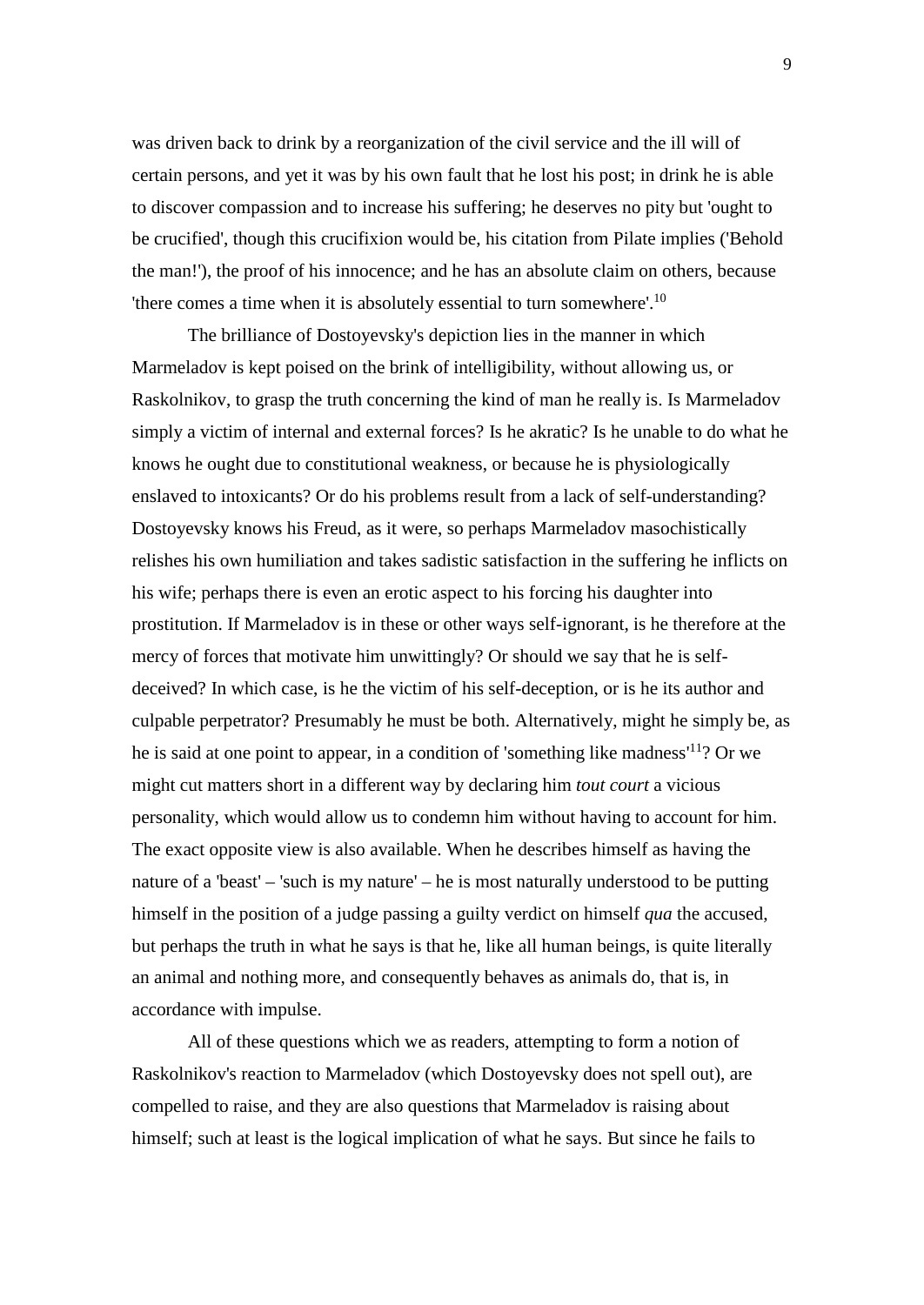answer them – rather he answers them many times over and in conflicting ways – we cannot be at all sure that he really wants them answered. Indeed we might speculate that his entire confusion concerning his own moral-psychological characterization is selfgenerated and, far from being an attempt to get to grips with himself, amounts to a strategy for avoiding doing so.

Given this morass, we cannot adopt any coherent attitude towards Marmeladov. He may arouse in us contempt or revulsion, but this does not help us decide whether we should condemn him, forgive him, pity him, or subject him to diagnosis and offer him therapy. All these options are open and all are equally arbitrary. (As if matters were not complicated enough: Katerina Ivanovna avows that he was, despite his weakness, a 'good-hearted man', and we are told that at the moment of his death his countenance reveals – to Sonya at any rate – 'infinite suffering';<sup>12</sup> which seems to raise him to an altogether different plane.)

Marmeladov has therefore posed the question that Raskolnikov needs answered.<sup>13</sup> He presents in a concentrated and dramatized form various contradictory possibilities concerning the nature of human beings that Raskolnikov undertakes to resolve: Raskolnikov has to, as it were, sort out Marmeladov's conceptual mess and establish that human beings are not the nonsensical non-entities that Marmeladov has made them out to be – which means establishing the possibility of evil.

### **3. Psychological fact as compulsive fiction**

The second kind of evidence for the Schellingian interpretation comes from the sustained attention paid throughout *Crime and Punishment* to the concept and theme of psychology. In brief, Dostoyevsky wants to make the very notion of the psychological (in some way) questionable and get us to (in some sense) look beyond it. This claim of course needs explanation. Let me first spell out why it is an implication of Schelling's conception of freedom and then indicate the features of the text that show its centrality to the meaning of the work.

If freedom is real, and if its reality requires the possibility of a *pure* will – for either good or evil, aimed at for its own sake – then it must be possible for the will to rise above *psychological fact*, by which is meant, first, all of the facts captured in our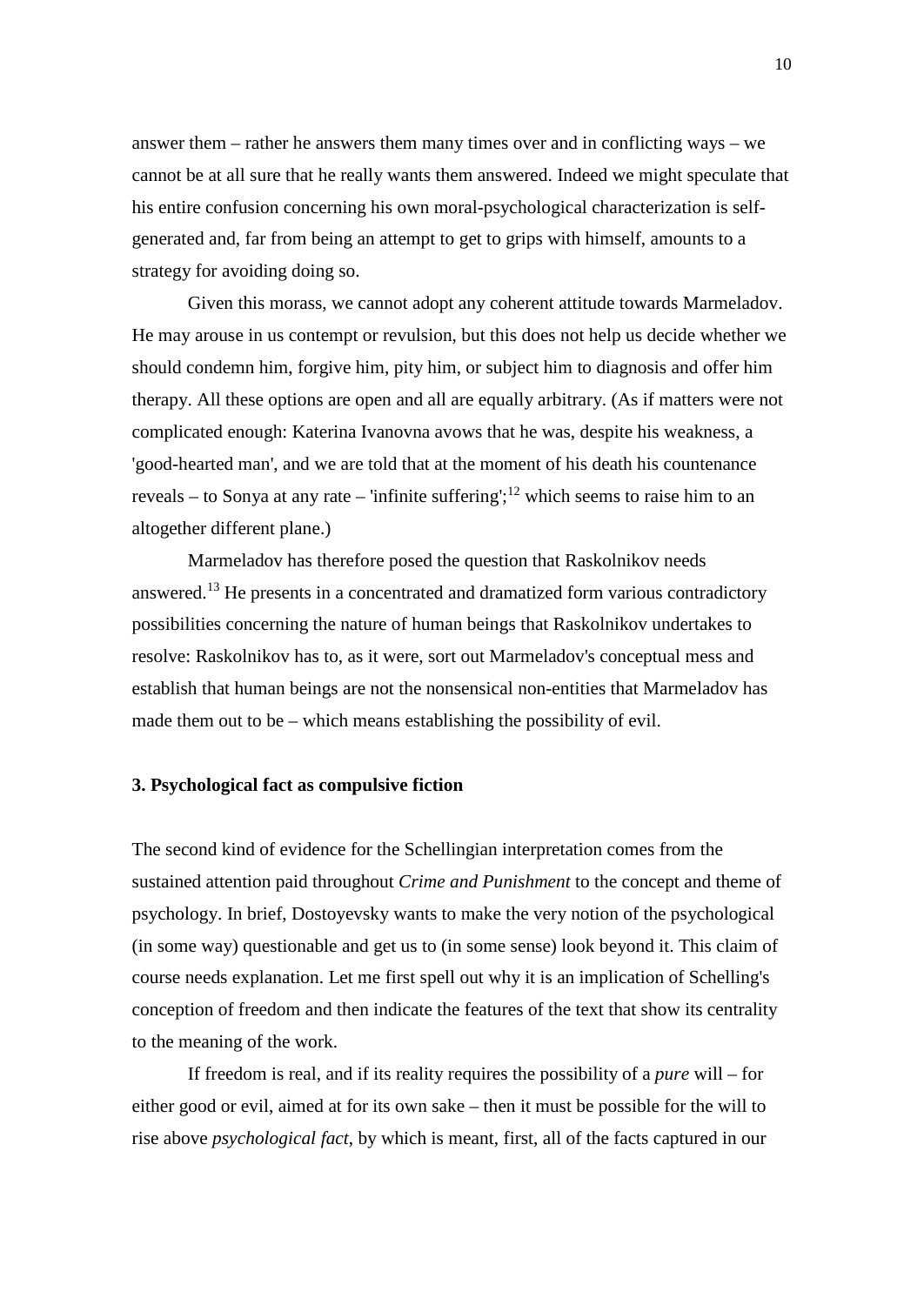ordinary talk of individuals, others and ourselves, as having such and such characteristics, dispositions, desires, convictions, commitments, and so on, with such and such a determinate content deriving from our particular history and situation; and, second, all of the would-be attempts to work up these facts by theoretical means into a body of scientific knowledge.<sup>14</sup> All facts, including those of human psychology, are locked into the fabric of the world, and as such compose meaningful patterns, allowing us to make sense of what people do. But they also, in direct consequence, preclude our possession of the kind of absolute unconditioned freedom which Raskolnikov wants evidence of. Thus: If Raskolnikov murdered Alena Ivanovna because he merely happened to have been exposed to certain philosophical ideas concerning the rights of moral aristocrats, happened to need money, happened to be repelled by the parasitic pawnbroker, happened to have a narcissistic personality, happened to suffer from feelings of guilt at disappointing his mother and sister's expectations, happened to suffer from 'disorders of thought', etc.<sup>15</sup> – if his act just represents a vector resulting from any one or the conjunction of some or all of these psychological factors – then it really does not matter what he did or does in the future, for he does not exist as a genuine entity: he is an accidental unity, a mere aggregate (nor does his 'act of murder' have genuine reality). If all this is so then it would of course help to explain the confusion surrounding Marmeladov: if a person's self-accounting is premised on the existence of something unreal, then it is unsurprising that it runs into incoherence.

Evidently, what it is to be 'above' or 'beyond' psychology is not something that can be stated easily in positive terms (perhaps it cannot be done at all – a possibility to which we will return). What can be done instead however, negatively, is to alienate us from the psychological – to interpolate a skeptical distance, however slight, between us and what we take to be 'psychological reality'. Dostoyevsky does this in two ways. First, by repeatedly averting to the concept of psychology and lending it an appearance of peculiarity and arbitrariness, as if setting it within scare quotes. This does not of course extend so far as to undermine of our ordinary ways of making sense of human beings – which would in any case make his entire novelistic practice impossible – but it leaves us uncertain how deeply psychological talk penetrates: the question forces itself on us whether any such set of facts represents 'what we really are', and whether there may not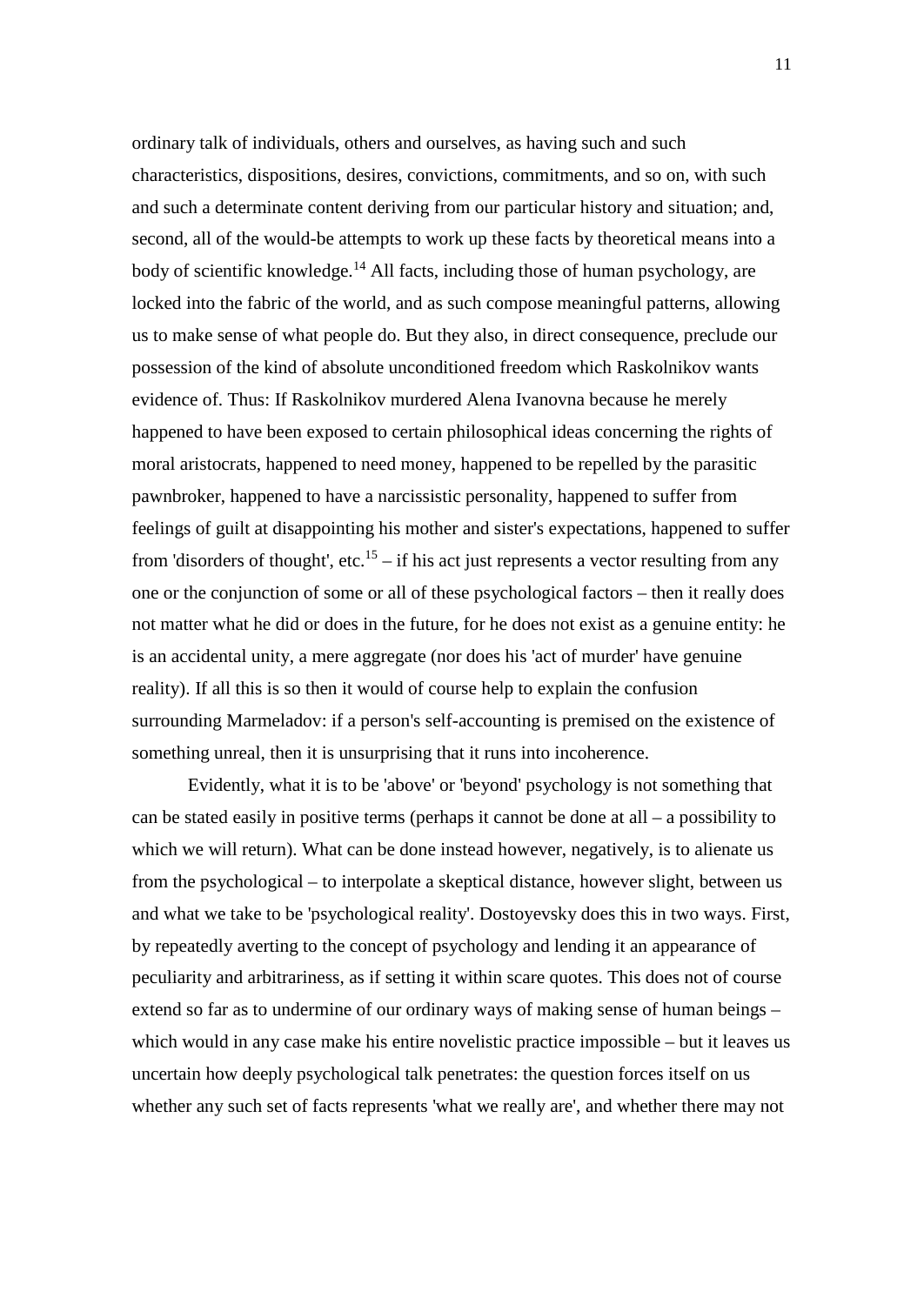be some sense in which the psychological is merely a fiction that we are compelled to form.

Second, Dostoyevsky employs a technique of constant transition back and forth between two modes of representation of his characters flatly opposed to one another, such that from the standpoint of each the other appears unreal. On the one hand Dostoyevsky *characterizes* in the familiar nineteenth-century novelistic manner: in certain passages he simply states what it seems we are to take as hard facts concerning the dispositions, characteristics, and motives of individuals.<sup>16</sup> At the other extreme, his figures are presented through the mediums of soliloquy and extended monologues of the Marmeladov type, $17$  and in the most important of these – at climactic points – the subject is presented as striving to get hold of something within themselves, at some moments with seeming success but at other moments flailing, as if there were nothing real that their self-reflection could encounter that would supply it with friction and allow it to hit on determinate truth.<sup>18</sup> The most extreme expression of this condition is the state of delirium which so interests Dostoyevsky. Delirium of course takes its most acute and overt form in Raskolnikov, but it is not confined within the boundaries of his mind: it suffuses the world of *Crime and Punishment*, infecting even its narrative and dramatic architecture – the unaccountable doublings and inverted mirror-imagings of characters and motifs which lend so many scenes and events their fantastical, nightmarish quality. Crucially, this second mode of presentation is bound up with the 'practical point of view', the stance of a self-conscious agent for whom something, a course of action or adoption of an attitude, is up for decision. Dostoyevsky pairs up delirium with deliberation, both states involving indeterminacy, the one passive and the other active, and at key points has them coincide, as if it were in delirium that freedom found its most distinct expression. The value of delirium for Dostoyevsky is therefore that it derealizes 'character' and contradicts the realm of psychological hard fact – it intimates the possibility of human freedom, something which from the standpoint of character must be regarded as illusory.<sup>19</sup>

On a strictly philosophical plane, there are of course different ways in which the trans-psychological, freedom-bestowing dimension of human subjectivity may be theorized. No exploration of these can be undertaken here, but it will help to mention Schelling's proposal in the *Freiheitsschrift*, which resonates with Raskolnikov's striving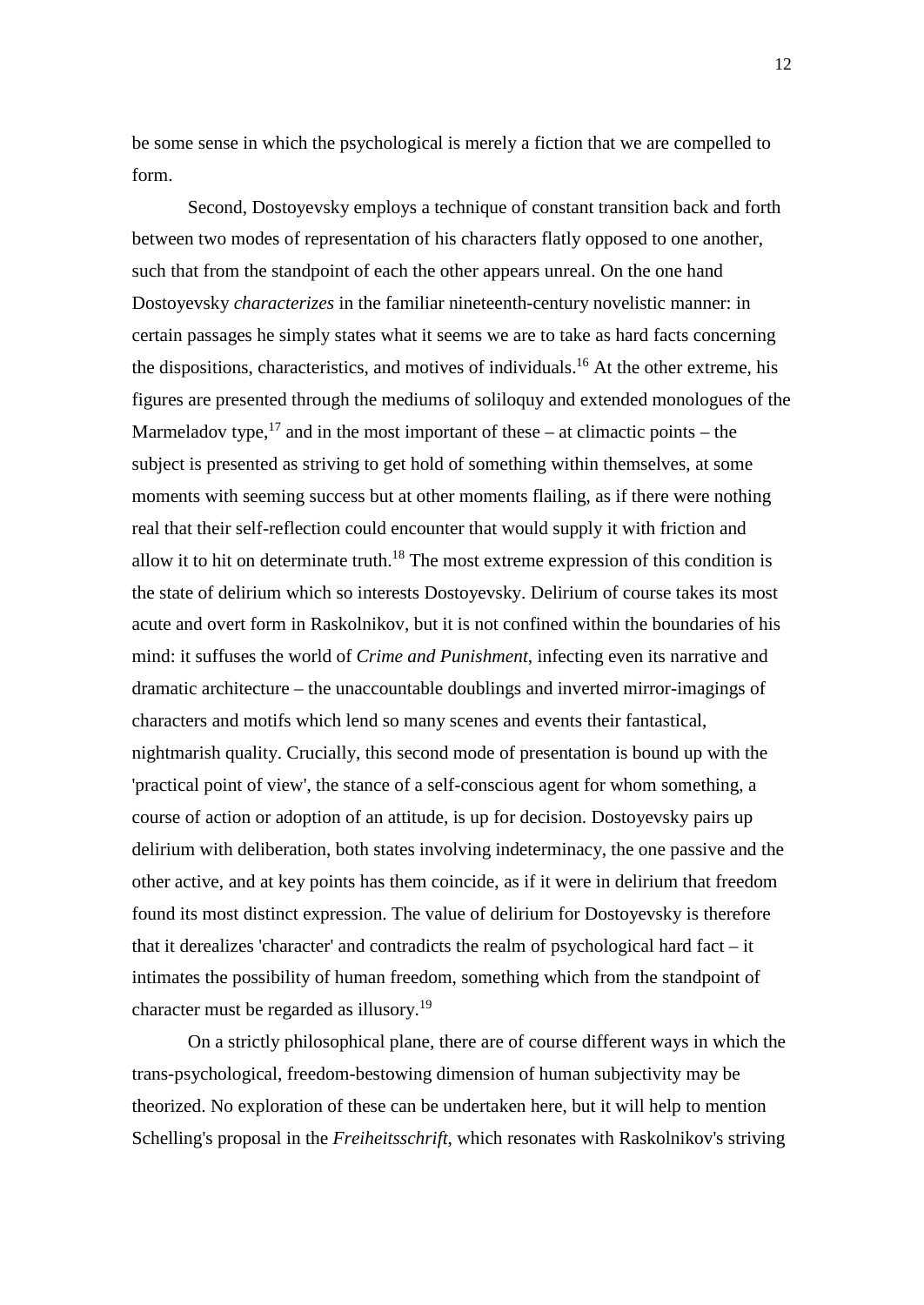to grasp a selfhood which lies beyond the reaches of the world and would give reality to the Good. Schelling locates the source of freedom in an original choice of a self, independent of our empirical existence: at the moment of our creation we determine the fundamental character (or 'form') of our selfhood, either its would-be independence from God or its alignment with His will, whence derives its moral quality.<sup>20</sup>

## **4. In the wake of murder: Raskolnikov's project** *aufgehoben*

The interpretation of Raskolnikov suggested by Schelling's *Freiheitsschrift* sheds light, I have suggested, on the central puzzle of *Crime and Punishment*. This does not mean, however, that it corresponds to Dostoyevsky's own view of freedom and the Good, nor that it encompasses the final meaning of the work: to excogitate the standpoint that sets the novel in motion is not to articulate its conclusion, and everything said thus far pertains only to its first movement, that is, up until the point where Raskolnikov begins to live in the shadow of what he has done. Let me therefore explain how I think the Schellingian construal of Raskolnikov may be extended to an interpretation of the second movement of the novel and help to illuminate the meaning of the work as a whole.

Clearly Raskolnikov does not achieve satisfaction by murdering Alena Ivanovna. But the act has successfully been performed. So wherein lies his failure?

*Crime and Punishment* exposes Raskolnikov's understanding of his task as a misunderstanding; at best it was a justified first step in the direction that *appeared* necessary, given the position that he occupied at the beginning. Raskolnikov was not wrong to think that freedom is a condition of the Good, and that it demands the possibility of a choice of evil and a transcendence of psychology, but the *manner* in which he takes up these issues – the solution he projects in response to the problem they pose – incorporates a misconception. Viewed one way, he is simply in error; in another light, though one not yet available to him, in a state of sin.

The orbit of Raskolnikov's reflections is circumscribed, until the last few pages of the novel, by his own will: it is through *his own act* that the breakthrough is to be made; provision of the proof is *up to him*. This self-assertion and assumption of absolute self-responsibility makes Raskolnikov unmistakeably modern. But from the religious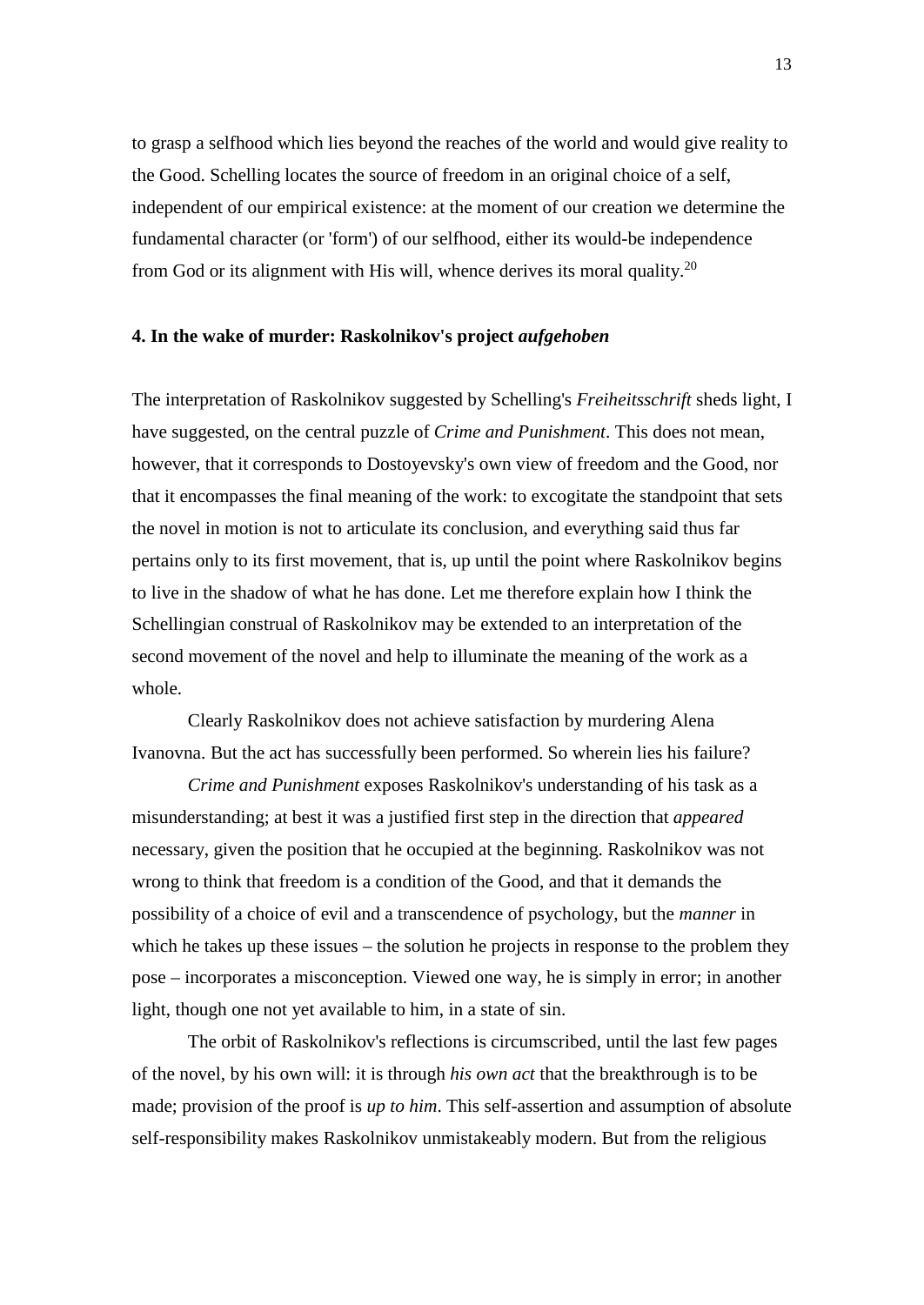standpoint shared by Schelling and Dostoyevsky this is exactly where the mistake lies: any conception that leaves it to the unassisted will of the agent to determine axiological reality is misguided. In undertaking to commit murder, Raskolnikov grasps only one side of freedom. The other and more profound side, which he has still to discover – and which can be revealed to him only once he has become, miraculously, receptive to the exemplary virtue of others – consists in recognition of the dependence of freedom on what precedes and cannot be brought within the orbit of individual will and reflection. To repeat, Raskolnikov was right to think at the outset that, if the Good has reality, then its foundation must lie in absolute and unconditioned freedom, but wrong to think that *he* could supply – instantiate, realize, give proof of – this absolute in his own person. That assumption is of a piece with Kant's defective, merely formal conception of freedom. For even when Raskolnikov's personhood is stripped of all its individualizing features, its universality remains that of a mere human individual, a creature, and the unconditioned absoluteness of human freedom cannot stand on its own two feet but must derive from a higher source, from the Good that is God.<sup>21</sup> The fault in Raskolnikov's attempt to prove the reality of freedom, revealed in the course of the novel, was therefore his implicit pretention to combine in himself humanity with divinity. This made it a foregone conclusion that whatever his experiment might succeed in showing regarding the reality of freedom would make impossible the required further movement towards the Good: Raskolnikov's self-assertive route to freedom precludes the submission and receptivity needed in order to relate oneself to the Good.

All this becomes manifest at the moment when Raskolnikov finds resurrection in Sonya.<sup>22</sup> Instantly his project is overtaken. Raskolnikov no longer needs the knowledge that drove him to murder Alena Ivanovna, not because he now knows the answer to the question that consumed him in the way that the solution to a philosophical problem may be thought to be known, nor because his own psychology has become transparent to him, but because the original condition that put him in need of knowledge has been erased: he now possesses knowledge in a form that makes nonsense of the idea that the knowledge he previously lacked could be attained through wilful striving.<sup>23</sup> His great experiment in murder was therefore ill-conceived – it could not have yielded what he wanted – but this is something that he could not have known beforehand, for his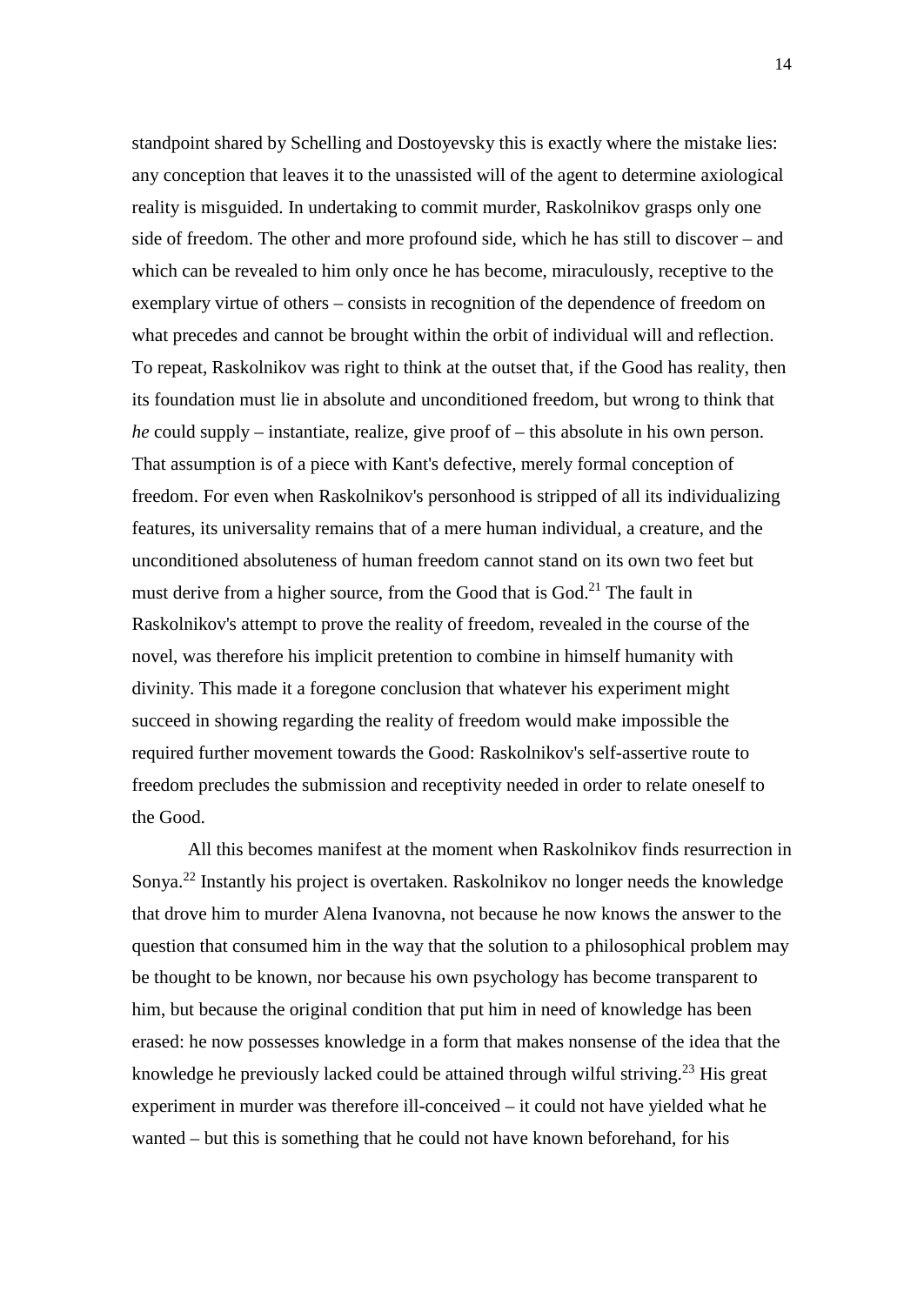original condition was one of sinful ignorance, leading him to pose a question the answer to which requires that one not be in need of it and not strain to know it, and the knowing of which strips the question of meaning. At the very end, Raskolnikov has forgotten the question that drove him to where he now finds himself. Yet his present situation, as a convict in Siberia, calls for no explanation, and for the first time, through his relation to the Good, he becomes conscious of the future as *his own* – his business with Eternity now settled, he is free to take up existence in time. The incommensurability of his earlier and later standpoints, which expressed itself previously in his and Sonya's mutual incomprehension, resurfaces in Raskolnikov's relation to his own past, which after the Sonya-conversion becomes to him 'something external and strange, as if it had not happened to him at all'.<sup>24</sup> His ignorance of his motive thus spans the full length of the novel, but at the end it is the opposite of what it was at the beginning – what was privation has become fulfilment.<sup>25</sup>

### **5. What literature can do, that philosophy (arguably) cannot**

The philosophical theory that I have invoked in an attempt to make sense of Raskolnikov's seemingly inchoate motivation, Schelling's conception of freedom as evil-involving and supra-psychological, belongs to that distinctive class of philosophical propositions which exert a distinctive fascination while lying on the cusp of nonsensicality. I noted earlier that Schelling's theory of freedom, in so far as it asserts the positive reality of evil, may be considered incoherent, and the same is true of Schelling's claim that human freedom stems from a choice made by an atemporal 'intelligible' self. Perhaps even more obviously, the conception of (objectless, inarticulable) knowledge advanced in the previous section must seem highly paradoxical.

There is no scope here to embark on a defence of Schelling's philosophy. Instead I want to use the possibility just described to make a suggestion concerning one way in which literature may carry philosophical significance. Suppose that Schelling thesis concerning freedom does dissolve under philosophical scrutiny. And suppose it resonates in the way I have suggested with Dostoyevsky's novel – in other words, that *Crime and Punishment* (to put the point in a deliberately crude way) is 'committed to the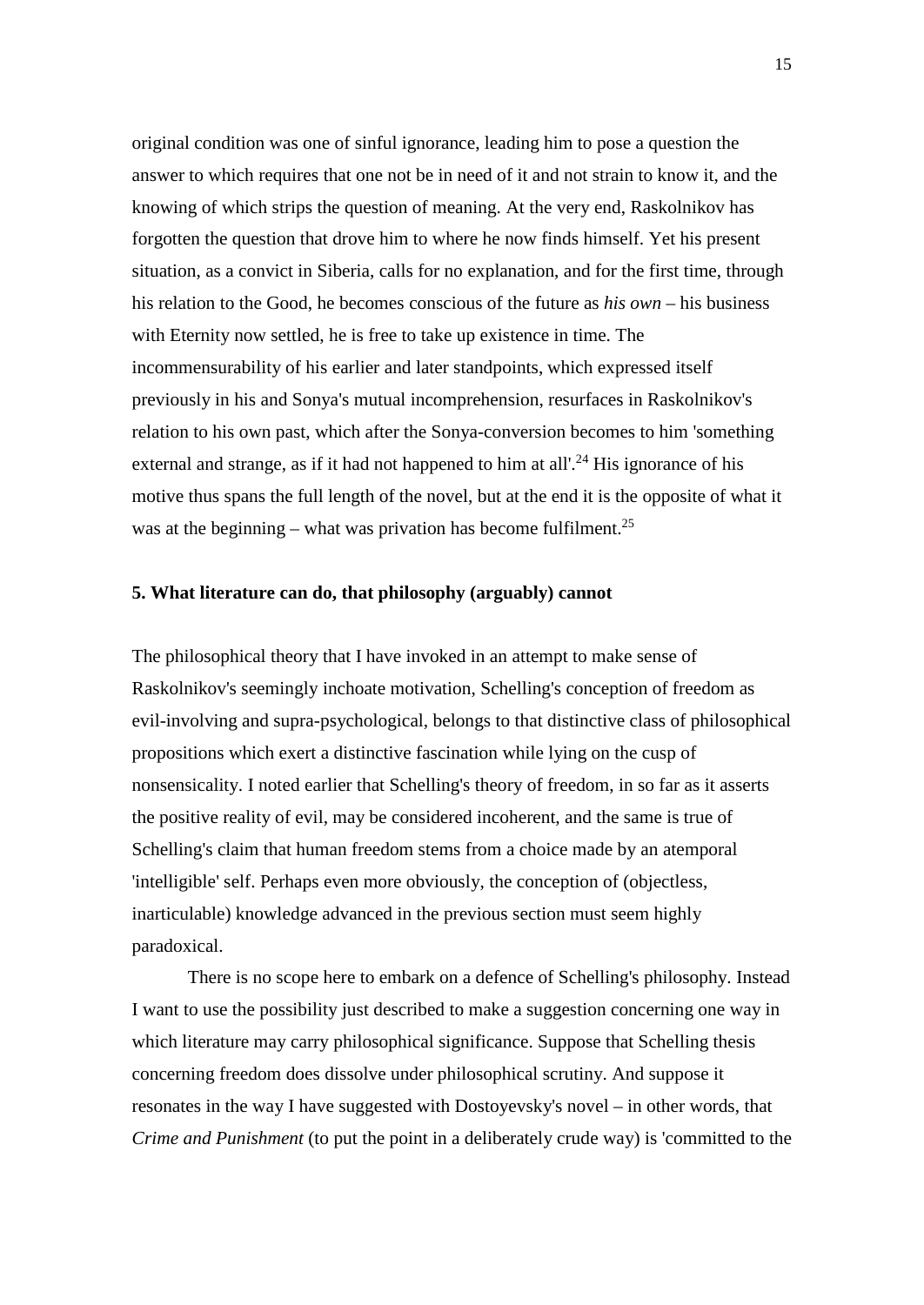truth' of Schelling's thesis. What then is the situation? Must we 'reject' *Crime and Punishment*? In so far as its philosophical vision is integral to the work, the strict nonsensicality of its vision must imply the falsity, in some respect, of the experience which it affords. Yet readers of Dostoyevsky do not find the work defective (or if they do, it is for other reasons): its resonance, its hold over us, its 'truth-content', appear wholly independent of all beliefs concerning the logical difficulties facing post-Kantian metaphysics of freedom. But if we do not 'reject' *Crime and Punishment* in accordance with our philosophical consciences, are we not thereby embracing a contradiction?

Let us first rehearse, in greater detail, how matters appear from the philosophical side. Schelling – and others in his tradition, such as Sartre – formulate their strange ideas not from a perverse desire to obscure the daylight of common sense, but because they consider human freedom to be inherently opaque, conceptually elusive by nature. Any would-be perspicuous representation of freedom, they believe, will destroy it. But what, it may be asked, is the alternative? How can a philosophical theory coherently affirm the reality of opacity?

The issue is of a general nature. It may seem that any attempt to assert the cognitive impenetrability of some phenomenon is bound to miscarry. The very assertion seems to create a puzzle. To describe (philosophically) such-and-such as opaque is, on the face of it, simply to say that it poses a problem. If talk of 'inherent' opacity is intended as a positive claim – if it is meant not to raise but to answer a question – then it must be understood to be saying something either about how the phenomenon is in itself or about how it necessarily presents itself to us. If the former, then we are claiming to know how it is constituted, and this grasp of the constitution-in-itself of the phenomenon transforms its 'inherent opacity' into perspicuity; if the latter, then we must explicate its resistance to our cognition, in which case we again remove opacity from the object, by resolving it into a joint fact about the character of the object and our limited mode of cognition.

Both options therefore undermine the original assertion. The first appears to gain nothing, but the second may be recommended on its own account as an effective way of tackling certain philosophical problems. It corresponds in fact to Kant's strategy in the Transcendental Dialectic of the *Critique of Pure Reason*, and provides the basis for his famous claim that, due to the finitude of our cognition, we cannot grasp the ground of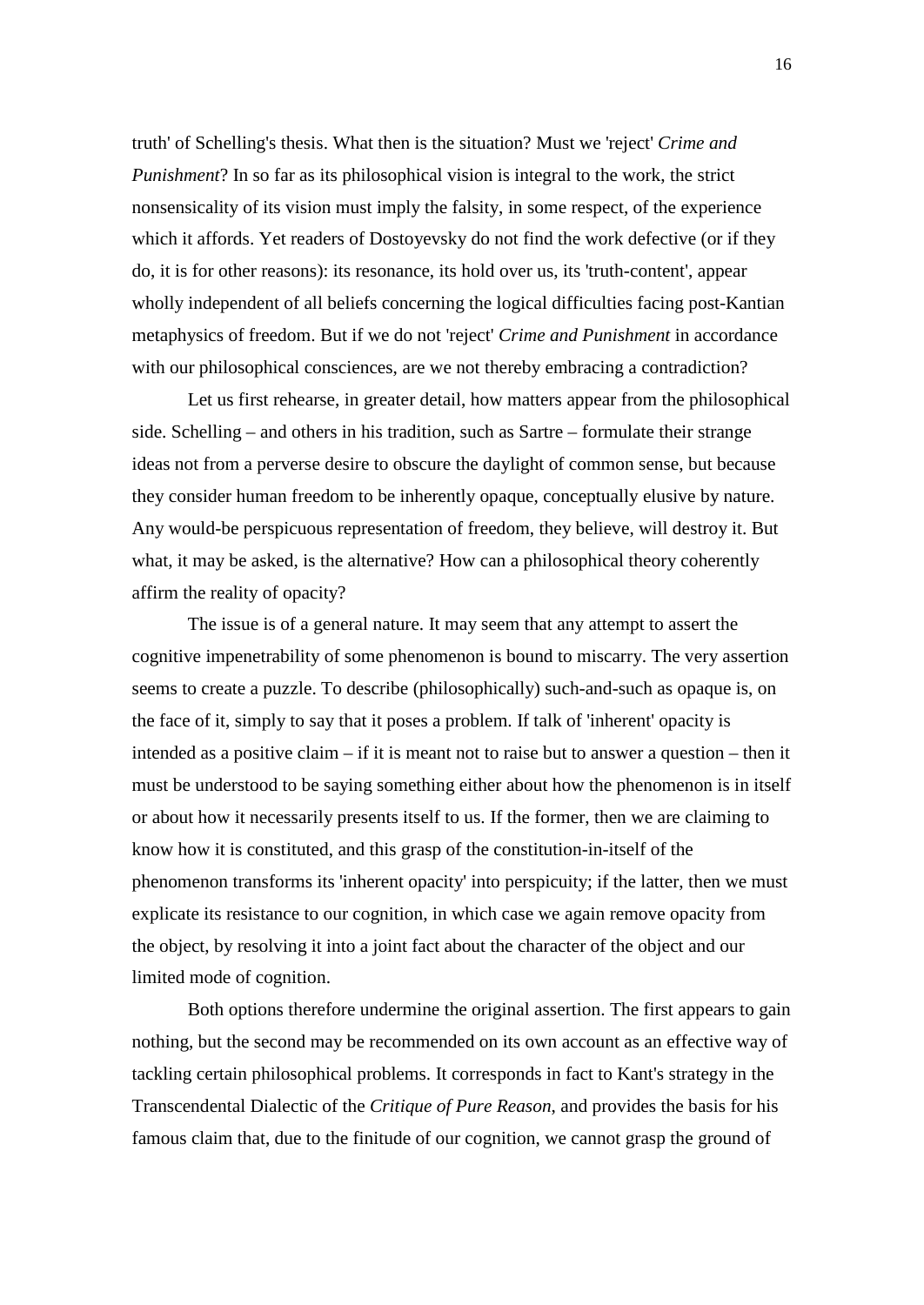our capacity for rational motivation, and so can only 'comprehend the *incomprehensibility*' of human freedom.<sup>26</sup> In the view of Schelling, however, Kant's strategy, consistent though it may be, and whatever worth it may have in other contexts, provides a false account of human freedom, for Kant has simply broken it up into two disconnected components, one of which is in fact entirely comprehensible (freedom = pure practical reason), and the other of which (its ground or inner constitution) is expelled into the problematic noumenal realm. Kant's claim to have made incomprehensibility comprehensible is therefore disingenuous: on the one side freedom is fully comprehended, by dint of its reduction to rationality, and on the other lies nothing whatever.

Now Schelling may also be viewed as attempting to forge a compromise between the demands of explanation and freedom's resistance to it, but his theory is of a different order from Kant's: he is attempting, whether or not successfully, to construct a new mode of sense-making which exhibits rather than disguises the opacity of freedom; his metaphysics are strange because, in his view, human freedom itself is strange. If however his proposal fails the test of coherence – this being, recall, the supposition under which we are currently working – then we are back to square one.

With the acuteness of the philosophical difficulty now in sharper focus, let us consider how a literary work might be held to provide a response to it, and perhaps even to take over at the point where philosophy (we are supposing) grinds to a halt.

I suggested that Raskolnikov aims at knowledge. This, in the official terminology of post-Kantian philosophy, makes his project 'theoretical' or 'speculative'. Raskolnikov's drive to knowledge has its motivational source in his desire for the Good, which to be sure is not a theoretical matter, but his concern is with its sheer *possibility*, the existence or non-existence of a *ground* of the Good, and as such it contrasts with non-theoretical, 'practical' interest, which aims at acting, at *doing* the right thing. Formally speaking, Raskolnikov's enquiry therefore subordinates the practical standpoint to the theoretical: his concern is not to do the right thing (indeed he knowingly does the wrong thing) but to *know whether or not he is* a free agent; the reality of freedom and the Good is his would-be object of knowledge.

In our reading of the novel, we too adopt a theoretical standpoint, in so far as we are spectators of Raskolnikov's attempt to determine the possibility of the Good; the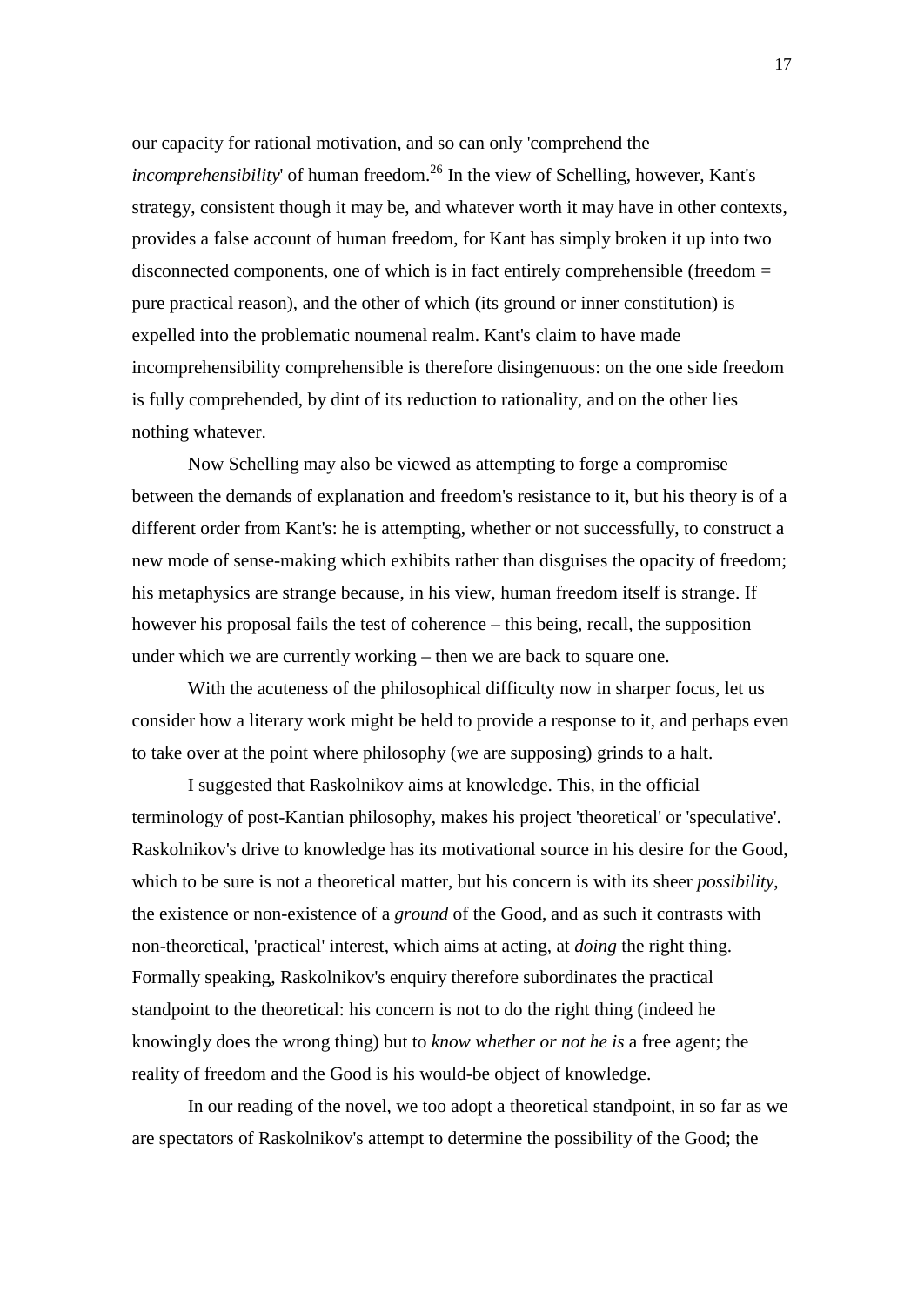course of his enquiry is an object of our cognition. But our involvement does not of course end there. If the novel presented us merely with an object of theoretical interest, *Crime and Punishment* would be a description of the same logical order as a case history or news report, but with a fictional subject matter. What it does in addition – 'by aesthetic means', whatever exactly that means – is allow us as readers to inhabit *at the same time* the practical point of view, in so far as we live through Raskolnikov's movement from doubt to eventual knowledge. And if that is so, then there is something that literature can do, that philosophy (arguably) cannot: it allows us to occupy the theoretical and practical standpoints not merely simultaneously but also *as* a single *unitary* standpoint, whereby it can make available to theoretical cognition objects revealed from the practical point of view which philosophical discourse, in consequence of its exclusively theoretical character, finds itself unable to make sense of. In that way literature may be held to provide a more comprehensive medium of human selfreflection.

To return to the original question: What then is our situation? If we *qua* readers of *Crime and Punishment* must accept what is revealed to Raskolnikov, then there are two possibilities, which we must decide between. Either our acceptance must be relativized to our literary experience of the novel. Or *Crime and Punishment* must be regarded as validating a vision of human existence which can and has been articulated philosophically, yet cannot be *established* by discursive philosophical means. Common sense and philosophical sobriety recommend the first option. The second raises new questions: Should Dostoyevsky's novel therefore be regarded as itself a philosophical medium, a supplementary form of philosophical reflection? Or should it be understood as showing that our present conception of 'discursive philosophical means' is unduly restricted? If so, what exactly makes it possible for the novel to 'show' this? (What are the 'aesthetic means' referred to above?) It would be an understatement to say that these questions have no easy answers. But the other option too is not without its problems. What distinguishes 'relativizing acceptance to literary experience' from mere forgetting? When Hume quits his study, his perplexity evaporates but the rational force of his skeptical reflections remains intact. Why suppose the situation to be any different, structurally, when we disengage doxastically from a philosophically compelling work of art? Perhaps our return to the daylight of common sense is a loss of knowledge, a veil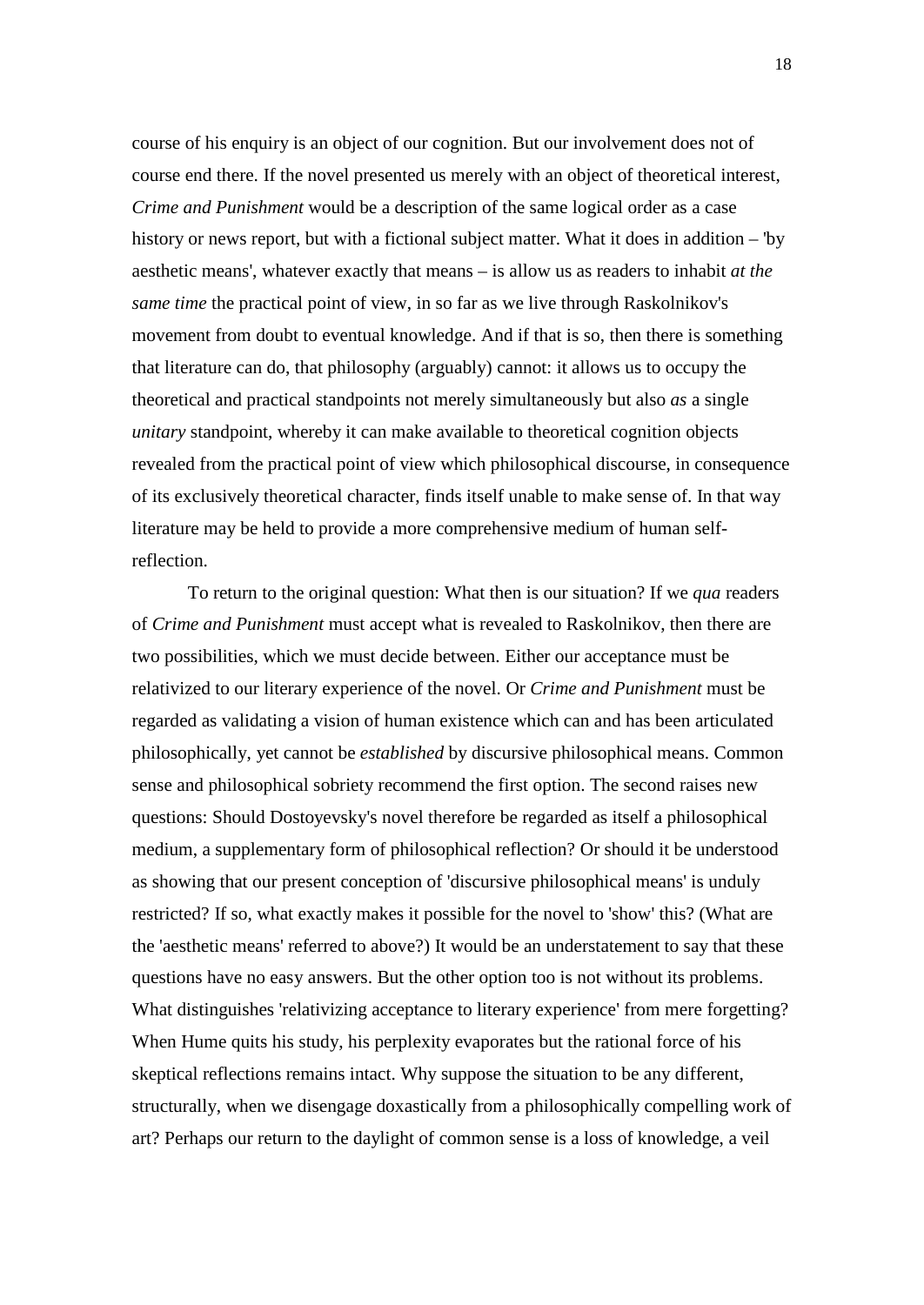redescending. Here I am recommending no conclusion, merely trying to show how – under certain conditions, exemplified by *Crime and Punishment* as read through the lens of Schelling's *Freiheitsschrift* – a mutually beneficial alliance may be forged between literature and philosophical reflection.<sup>27</sup>

-

<sup>4</sup> That his conscience was never at issue is also evidenced by his reply to Porfiry ( $C\&P$ , 254), his last scene with Dunya (*C&P,* 498), and the fact that he never comes to feel remorse (*C&P,*  520-521). The reason why Raskolnikov never suffers from his conscience is that the meaning of his act never lay on the ethical plane: it was conceived metaphysically; that it violates the moral law was already factored in, an essential part of its intended content, so cannot provide its measure (whatever is wrong with willing evil for its own sake cannot be that it wills evil!). Raskolnikov's distinction of higher types from ordinary folk is a distorted articulation of his metaphysical motive: 'Napoleon' represents for Raskolnikov human existence *with* freedom; to be a 'louse', like Alena Ivanovna, is to exist without it. That he conceptualizes his motive with reference to historical figures who are laws unto themselves betrays what will later emerge as his fundamental mistake: Raskolnikov is right, metaphorically, when he says, 'I wanted to make myself a Napoleon' (*C&P,* 397), in so far as he approached the Good as if it were something to be conquered, seized through his will.

<sup>5</sup> The canonical statement of this proposition for purposes of the post-Kantian philosophical development is found in Johann Friedrich Jacobi's *Concerning the Doctrine of Spinoza in Letters to Herr Moses Mendelssohn* (1785), in *The Main Philosophical Writings and the Novel 'Allwill'*, trans. and ed. George di Giovanni (Montreal & Kingston: McGill-Queen's University Press, 1994), p. 189. That this possibility haunts Raskolnikov is clear from his dialogue with Sonya in Pt. IV, Ch. 4. Also relevant is his negative vision of beauty (*C&P,* 108-109). The nihilistic anxiety is finally given shape as a dream or fantasy in his illness in Siberia (*C&P,* 523- 524).

6 Friedrich Wilhelm Joseph von Schelling, *Philosophical Investigations into the Essence of Human Freedom*, trans. and ed. Jeff Love and Johannes Schmidt (Albany, NY: SUNY Press,

<sup>&</sup>lt;sup>1</sup> In Pt. III, Ch. 5, Raskolnikov explains to Porfiry that the proto-Nietzschean thesis which Porfiry finds 'hinted' at in his article is a misunderstanding, and seems quite clear that he himself does not instantiate the higher, Napoleonic type (*C&P,* 249, 255). Raskolnikov may of course be mistaken on both counts; equally so when he later avows commitment to the theory (*C&P,*  498, 521). Its position fluctuates, such that we come to view it as only a symptom of the motive. It is crucial that Porfiry in his final confrontation with Raskolnikov (Pt. VI, Ch. 2) is far from reducing his act to the implementation of the higher man theory: the case is 'obscure and fantastic' and displays 'resolution of a special kind', which he compares with falling from a precipice but does not try to define; some 'theory' is involved, but the murderer was 'carried along into crime, as it were by some outside force' (*C&P*, 437). This accords with the view I will offer of Raskolnikov as carried by an idea of an exceptional, metaphysical kind, which is indeed in a sense 'outside' him.

<sup>2</sup> *C&P,* 401-402.

<sup>3</sup> *Meno*, 77b-78b, in Plato, *Meno and Other Dialogues*, trans. Robin Waterfield (Oxford: OUP, 2005), pp. 106-109.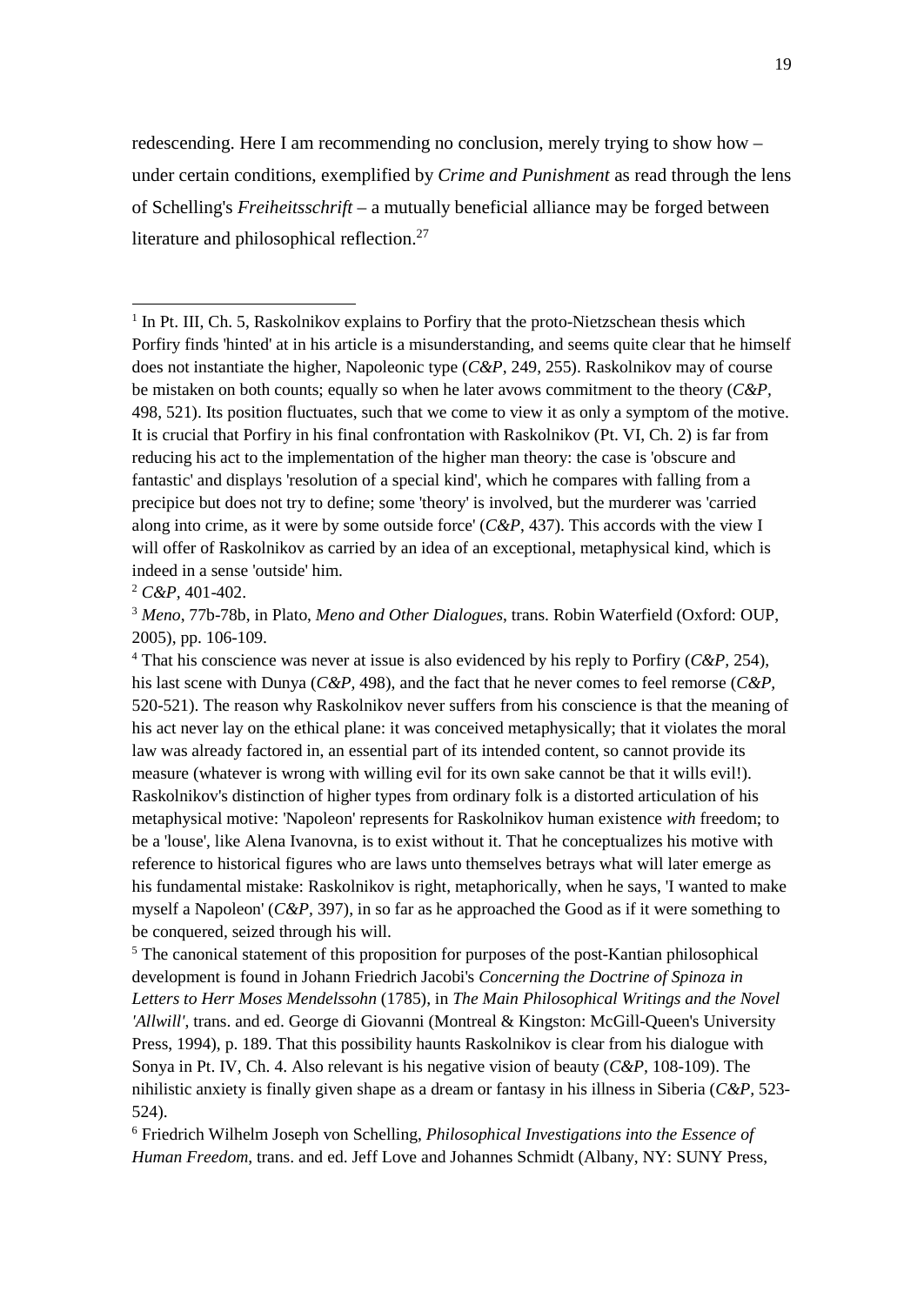2006), pp. 48-58. For a fuller account see my 'The Metaphysics of Human Freedom: From Kant's Transcendental Idealism to Schelling's *Freiheitsschrift*', *British Journal of the History of Philosophy*, 000, 2016, 000-000.

<sup>7</sup> The conception of human existence as interrogative – as implicating a question by virtue of existing in a certain mode, to be answered by an appropriate modes of *doing* – is familiar from Heidegger. The conception of human action as issuing from metaphysical motivation is elaborated explicitly by Sartre. The Schellingian interpretation of Raskolnikov proposed here follows the pattern of, and up to a point parallels, Sartre's interpretation of Jean Genet in *Saint Genet: Actor & Martyr* (1952), trans. Bernard Frechtman (London: Heinemann, 1963), which is similarly occupied with the themes of freedom, evil, and the transcendence of psychological fact. The decisive difference is that Sartre eliminates all theological possibility, leaving Genet caught in tragic absurdity: Raskolnikov makes his way, stumbling and with miraculous assistance, from freedom to the Good, but Genet remains locked in awareness of freedom that cannot be converted into value.

<sup>8</sup> *C&P*, 11.

-

<sup>9</sup> Also relevant here, of course, is the question of possible historical influence. Concerning Dostoyevsky's exposure to Schelling and other sources in classical German philosophy, see Isiah Berlin, 'A Remarkable Decade', in *Russian Thinkers* (Harmondsworth: Penguin, 1994); Catteau, *Dostoyevsky and the Process of Literary Creation*, Ch. 4; Malcolm Jones, 'Dostoevskii and Religion', in W. J. Leatherbarrow (ed.), *The Cambridge Companion to Dostoevskii* (Cambridge: CUP, 2004); Joseph Frank, *Dostoevsky: The Stir of Liberation 1860-1865* (Princeton, NJ: Princeton University Press, 1986); and Bruce Ward, *Dostoyevsky's Critique of the West: The Quest for the Earthly Paradise* (Ontario: Wilfrid Laurier, 1986). That at least something of Schelling's outlook was known to Dostoyevsky is certain, but it is impossible to determine exactly which elements of Schelling's thought he had acquaintance with and in what detail; quite possibly Schelling signified for him merely the Romantic spiritualism of an earlier generation of Russian 'Westernizers'. I am grateful to Sarah Young at SSEES for information about these matters.

<sup>10</sup> Pt. I, Ch. 2; *C&P,* 10-22.

<sup>11</sup> *C&P,* 9.

<sup>12</sup> *C&P,* 369 and 179.

 $13$  Restated later and lucidly by Svidriglayov: 'The whole question is: am I a monster or am I myself a victim?' (*C&P,* 269).

<sup>14</sup> References to psychological theory abound, associated with different characters: with Zosimov (e.g. *C&P,* 198), and (more equivocally and with greater sophistication) with Porfiry (*C&P,* 325-326, 428, and 438-440). On the contemporary background, see Robert Belknap, 'Dostoevskii and Psychology', in Leatherbarrow (ed.), *The Cambridge Companion to Dostoevskii*.

<sup>15</sup> This is Svidriglayov's construal, *C&P*, 471-472. Dunya immediately notes the alarming implication – that Raskolnikov has no conscience.

<sup>16</sup> E.g. *C&P*, 196-197. Raskolnikov himself subscribed to the 'hard fact' conception in his article on criminal psychology (*C&P,* 248).

<sup>17</sup> E.g., Raskolnikov's internal monologue in his first confrontation with Porfiry (*C&P,* 244- 245), which explicitly sets up the fact/delirium opposition.